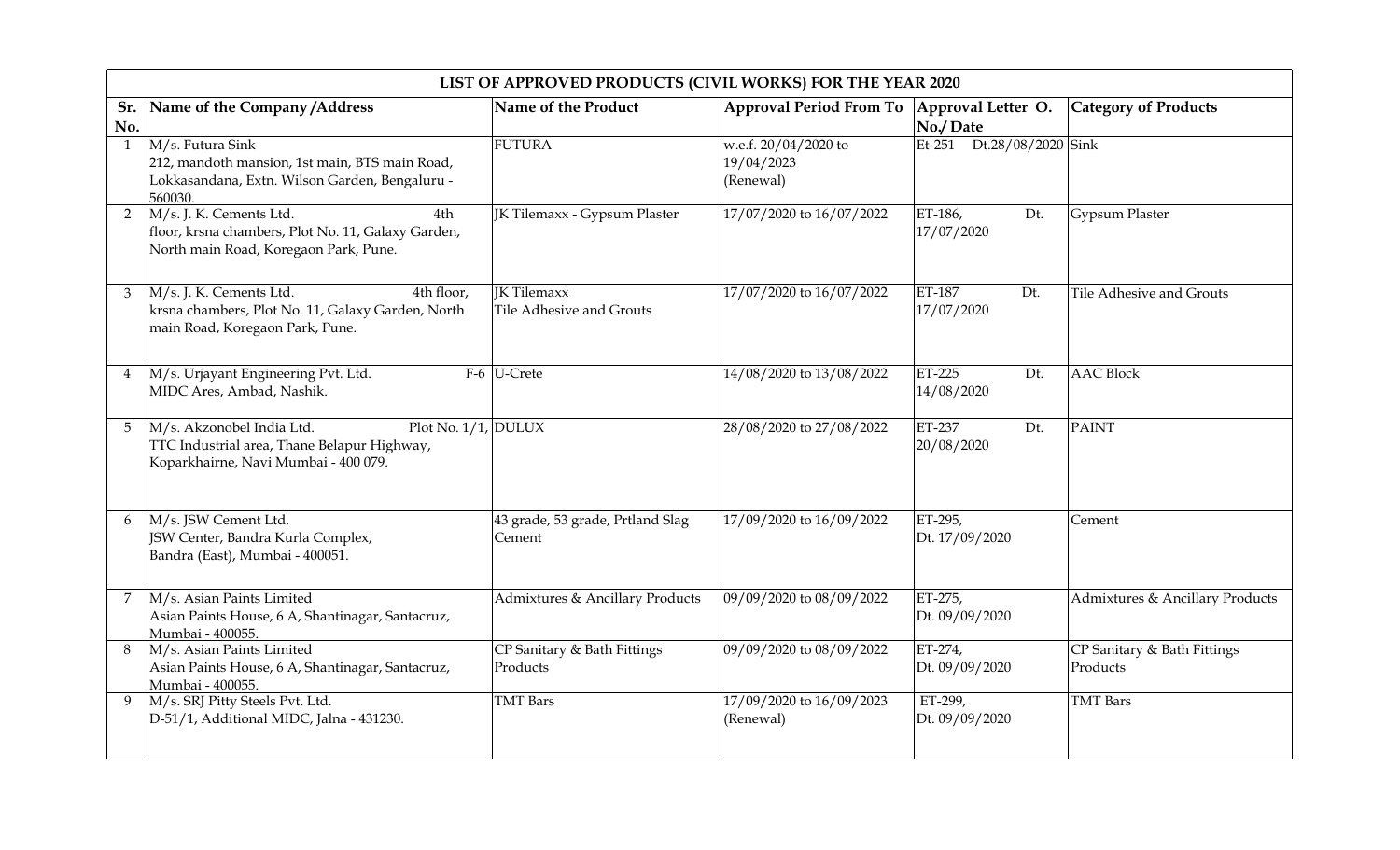| 10 | M/s. Berger Paints India Limited<br>804, Windfall Building, 8th floor,<br>Sahar Plaza, J.B. Nagar, Andheri Kurla Road, Andheri<br>Mumbai - 400059.<br>(East), | Interior & Exterior Paint                        | 11/09/2020 to 10/09/2022              | ET-283,<br>Dt. 09/09/2020 | Paint                                        |
|----|---------------------------------------------------------------------------------------------------------------------------------------------------------------|--------------------------------------------------|---------------------------------------|---------------------------|----------------------------------------------|
| 11 | M/s. Supreme Gypsum Plaster Private Limited<br>Apurva House, Opp. Ram Niwas,<br>Pain agar, S.V.P. Nagar, Borivali (W),<br>Mumbai - 400092.                    | Gypsum Plaster                                   | 07/09/2020 to 06/09/2022              | ET-268,<br>Dt. 07/09/2020 | Plaster                                      |
| 12 | M/s. Jai Tulija Bhavani Fibre Door Works<br>Sector A, Plot No. - PAP I/2, SENDRA MIDC,<br>Aurangabad - 431001.                                                | Fibre Door                                       | 04/09/2020 to 03/09/2022              | ET-261,<br>Dt. 04/09/2020 | Door                                         |
| 13 | M/s. Shree Cement Ltd.<br>ONE BKC Building, 110 A, 11th floor,<br>C wing, plot no. C-66, g Block, Bandra Kurla Complex,<br>Bandra (East),<br>Mumbai - 400051. | 43 grade, 53 grade, PPC Cement                   | 14/09/2020 to 13/09/2022              | ET-288,<br>Dt. 14/09/2020 | Cement                                       |
| 14 | M/s. Texture Coating<br>Unit No. 1 2, Harikrupa Apartment,<br>Plot No.<br>27, Sector 19,<br>New Panvel (East) - 410206.                                       | Interior & Exterior Paints                       | 09/09/2020 to 08/09/2022              | ET-272,<br>Dt. 09/09/2020 | Paints                                       |
| 15 | M/s. Stecol International Private Limited<br>ESSAR House, 14th floor, 11, k.k. marg,<br>Mahalaxmi, Mumbai - 400 034.                                          | <b>TMT</b> Rebar                                 | 04/09/2020 to 03/09/2022              | ET-262,<br>Dt. 04/09/2020 | <b>TMT</b> Rebar                             |
| 16 | M/s. Rallies India Limited<br>2nd floor, Sharda Terraces, Plot No.65, Sector 11, CBD<br>Belapur,<br>Navi Mumbai - 400614.                                     | Tata Termex - Imdiaclroprid 30.5%<br>SC          | 09/09/2020 to 08/09/2022              | ET-273,<br>Dt. 09/09/2020 | Termex - Imdiaclroprid 30.5% SC              |
| 17 | M/s. Arihant Corporation<br>202, Empire CHS, Azad nagar 2,<br>Veera Desai Road, Andheri (W),<br>Mumbai - 400053.                                              | FRP, OVI Series ABS Plastic Door                 | 29/09/2020 to 28/09/2022              | ET-325,<br>Dt. 29/09/2020 | Door                                         |
| 18 | M/s. Concrete Additives & Chemicals Pvt. Ltd.<br>Plot No. D-9/4, TTC Industrial Area,<br>Turbhe, Navi Mumbai - 400705.                                        | CAC Additives/ Admixtures for<br>Concrete/Mortar | 30/09/2020 to 29/09/2023<br>(Renewal) | ET-335,<br>Dt. 30/09/2020 | Additives/ Admixtures for<br>Concrete/Mortar |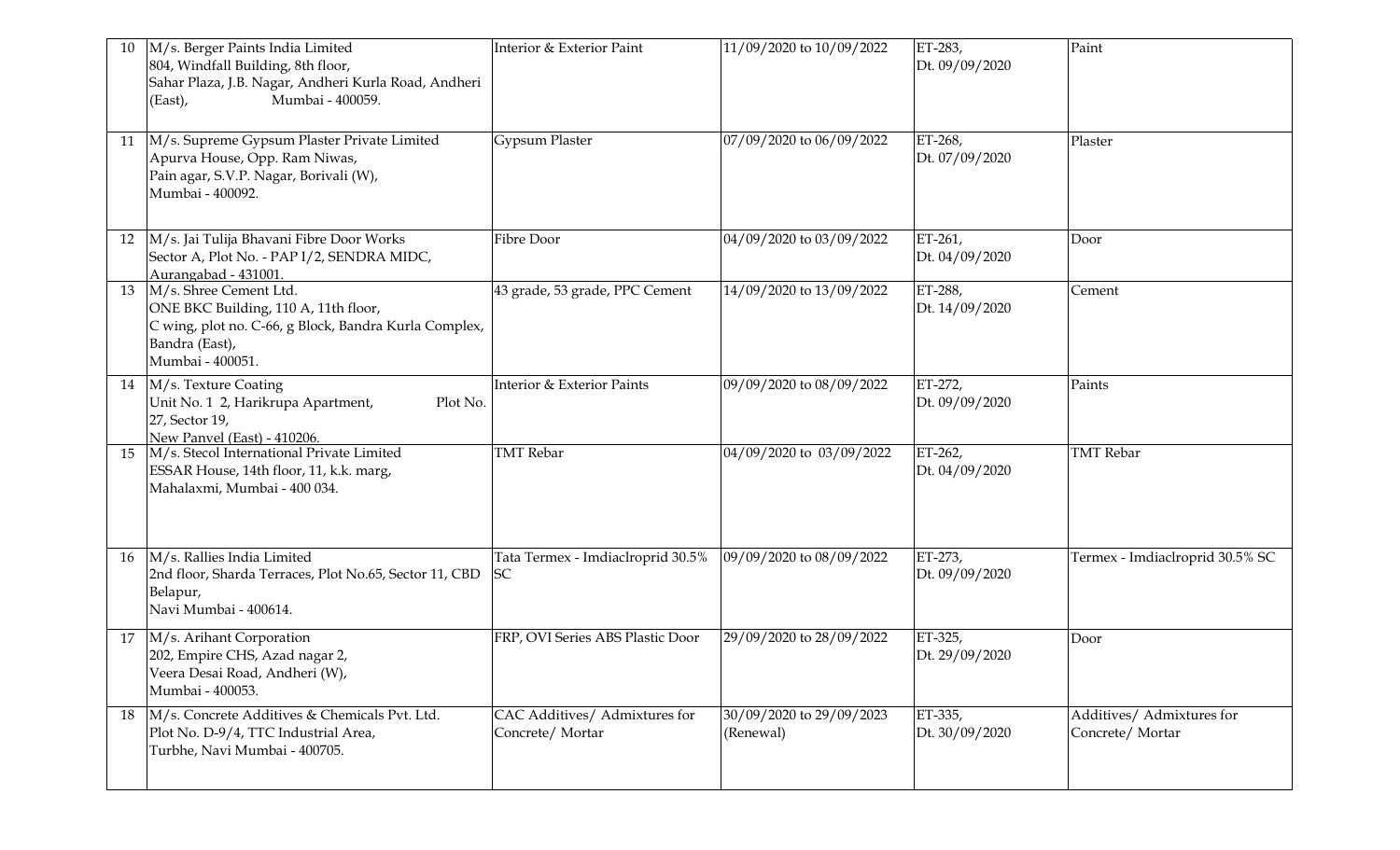| 19 | M/s. Signum Fire Protecetion India Pvt. Ltd.<br>Ph. No. 6, Kh No. 202/2,<br>Village Waddhamna, Tal Hingna,<br>Nagpur - 440023                                                                               | <b>SIGNUM</b>                                                                                                                                                     | 30/09/2020 to 29/09/2022  | ET-331,<br>Dt. 30/09/2020 | Fire Door                                                                  |
|----|-------------------------------------------------------------------------------------------------------------------------------------------------------------------------------------------------------------|-------------------------------------------------------------------------------------------------------------------------------------------------------------------|---------------------------|---------------------------|----------------------------------------------------------------------------|
| 20 | M/s Western Infrabuild Products LLP,<br>805 Jay Antriksh, Makwana road, opp Mittal<br>estate, Marol, Andheri (east)-400059.                                                                                 | Western Indrabuild<br>1) False Ceiling & Partition Sections<br>2) Wallputty<br>3) Gypsum Plaster                                                                  | 26/10/2020 to 25/10/2022  | ET-396,<br>Dt 26/10/2020  | 1) False Ceiling & Partition Sections<br>2) Wallputty<br>3) Gypsum Plaster |
| 21 | M/s Kalburgi Cement Private Limited<br>(Formarly Vicat Sagar Cement Private Limited) CTS<br>404-A, Kondivita, & 36 A Chakala, J.B. Nagar<br>Junction, andheri kurla road, Andheri (east), Mumbai-<br>400059 | <b>VICAT</b><br>1) 43, Grade Ordinary Portland<br>Cement (PERIFORMATE)<br>2) 53, Grade Ordinary Portland<br>Cement (OPTIMATE)<br>3)<br>Portland Cement (DURAMATE) | 28/10/2020 to 27/10/2023  | ET-400,<br>Dt, 28/10/2020 | Cement                                                                     |
| 22 | M/s MCON Rasayan PvtLtd.<br>Gala No 6, Bardanwala estate, Bandivali Hill Road<br>jogeshwari (W) Mumbai- 400102                                                                                              | 1) MCON MAGIC LW<br>2) MCON LWP<br>3) MCON FIBRE<br>4) MCON SRP 50 5) MCON SRP 100<br>6) MCON SRP 200<br>7) MCON SPR 200 8) MCON SUPER<br><b>ADD</b>              | 03/11/2020 to 02/11/2022  | ET-416<br>Dt, 03/11/2020  | Admixtures                                                                 |
| 23 | M/s Shri Navkar Metal Ltd<br>(Renewal) Plot No 342 G.I.D.C.Odhav,<br>Ahmedabad-382415                                                                                                                       | Navkar Stainless Steel Kitchen Sink                                                                                                                               | 06/11/2020 to 05/11/2023  | ET-429<br>Dt, 05/11/2020  | Stainless Steel Kitchen Sink                                               |
| 24 | M/s Bayer Crospscience Ltd.<br>House Central Avenue,<br>Hiranandani Estate, Thane (West) 400607                                                                                                             | Bayer BAYER PREMISE. (MIDCLOP[RID<br>30.5% SC)                                                                                                                    | 09/11/2020 to 08/11/2022  | ET-435<br>Dt, 09/11/2020  | Anti Termite Treatment                                                     |
| 25 | M/s ACC Ltd<br>(Westcourt) ACC Thane Complex<br>Thane (west) 400607.                                                                                                                                        | ACC <sub>53</sub><br>ACC 43 Grade OPC<br>Grade OPC<br>ACC PPC Part 1 fly<br>ash based Concrete & Suraksha                                                         | 27/11/2020 to 26/11/2022. | ET-492,<br>Dt,27/11/2020  | Cement                                                                     |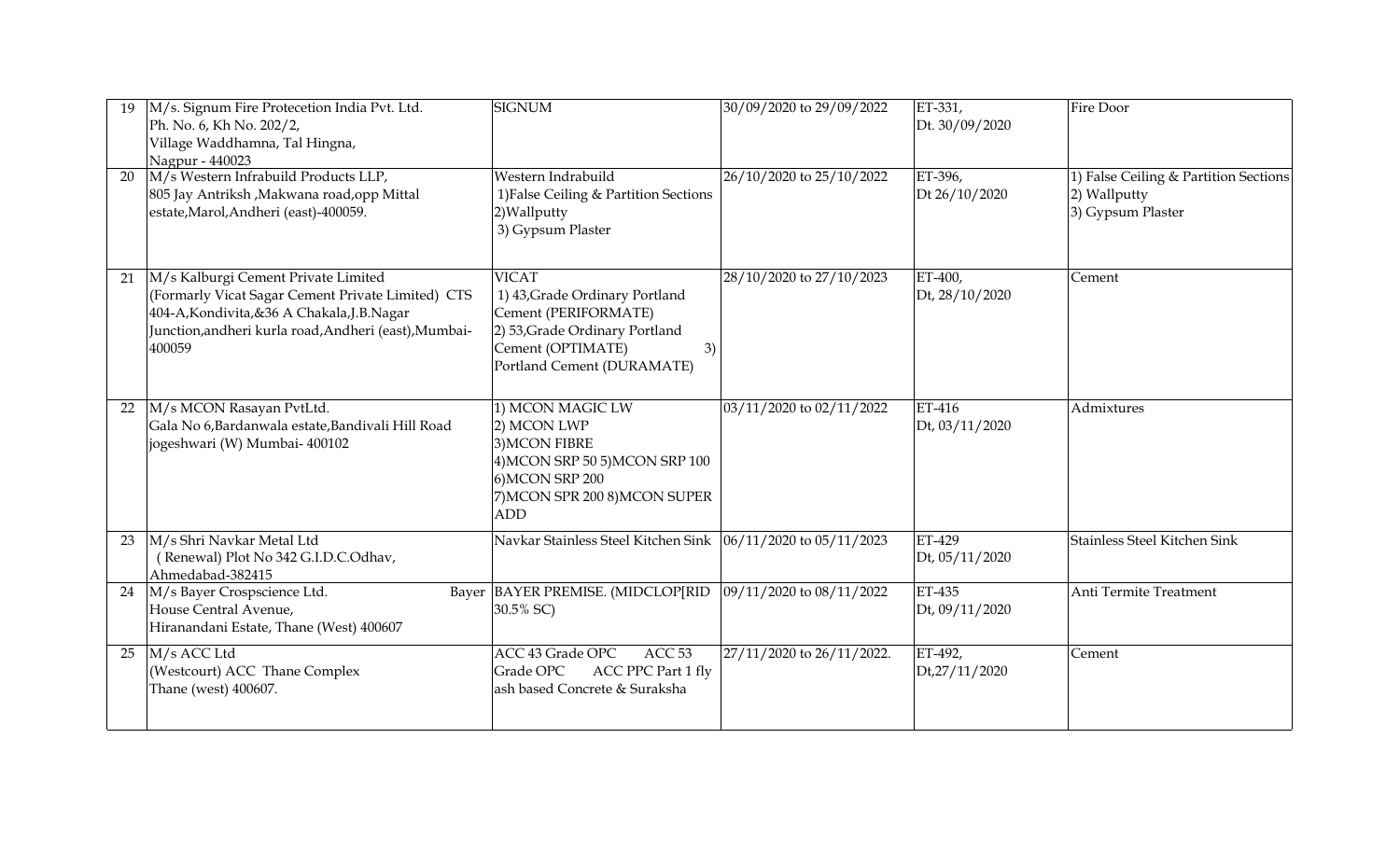| 26 | M/s Orient Bell Ltd<br>8<br>Industrial Area,<br>Sikandarabad -203205, Uttar Pradesh<br>2 nd Renewal)                                                               | <b>ORIENTBELL</b>                                                                                       | 10/12/2020 to 09/12/2022  | ET-517<br>Dt,10/12/2020  | <b>Tiles</b>                         |
|----|--------------------------------------------------------------------------------------------------------------------------------------------------------------------|---------------------------------------------------------------------------------------------------------|---------------------------|--------------------------|--------------------------------------|
| 27 | M/s Par Speciality Polymers pvt.ltd.<br>$\overline{$ Unit no-<br>309, Turbhe Industrial Park,<br>plot no C-<br>56/1 TTC Industrial Area,<br>Navi<br>Mumbai-400705. | 'PAR"                                                                                                   | 18/12/2020 to 17/12/2022. | ET-530<br>Dt, 18/12/2020 | Waterproofing                        |
| 28 | M/s Par Speciality Polymers pvt.ltd.<br>Unit no-<br>309, Turbhe Industrial Park,<br>plot no C-<br>56/1 TTC Industrial Area,<br>Navi<br>Mumbai-400705.              | 'PAR"                                                                                                   | 18/12/2020 to 17/12/2022. | ET-531<br>Dt, 18/12/2020 | Repairs & Restoration                |
| 29 | M/s Par Speciality Polymers pvt.ltd.<br>Unit no-<br>309, Turbhe Industrial Park,<br>plot no C-<br>56/1 TTC Industrial Area,<br>Navi<br>Mumbai-400705.              | 'PAR"                                                                                                   | 18/12/2020 to 17/12/2022. | ET-532<br>Dt, 18/12/2020 | Admixture                            |
| 30 | M/s Rajshri Plastiwood<br>Plot mno 100, Sector-2, Pithampur-454775, District<br>Dhar, Madhya Pradesh                                                               | PVC Sheets/Profiles, Door Panel,<br>Frames<br>Cabinates/Cupboards, Ceiling and<br><b>Wall Panelling</b> | 21/12/2020 to 20/12/2022  | ET-534<br>Dt, 21/12/2020 | PVC Sheets/Profiles.                 |
| 31 | M/s APL Apollo Tubes Limited<br>36 Kaushambi, near Anand Vihar Terminal, Delhi-<br>NCR-201010                                                                      | 'APL APOLLO"                                                                                            | 23/12/2020 to 22/12/2022  | ET-543<br>Dt, 23/12/2020 | Mild Steel Tubes                     |
|    |                                                                                                                                                                    | The use of approved product ceases automatically after expiry of date of validity.                      |                           |                          |                                      |
|    |                                                                                                                                                                    |                                                                                                         |                           |                          | <b>Chief Engineer-I</b><br>Authority |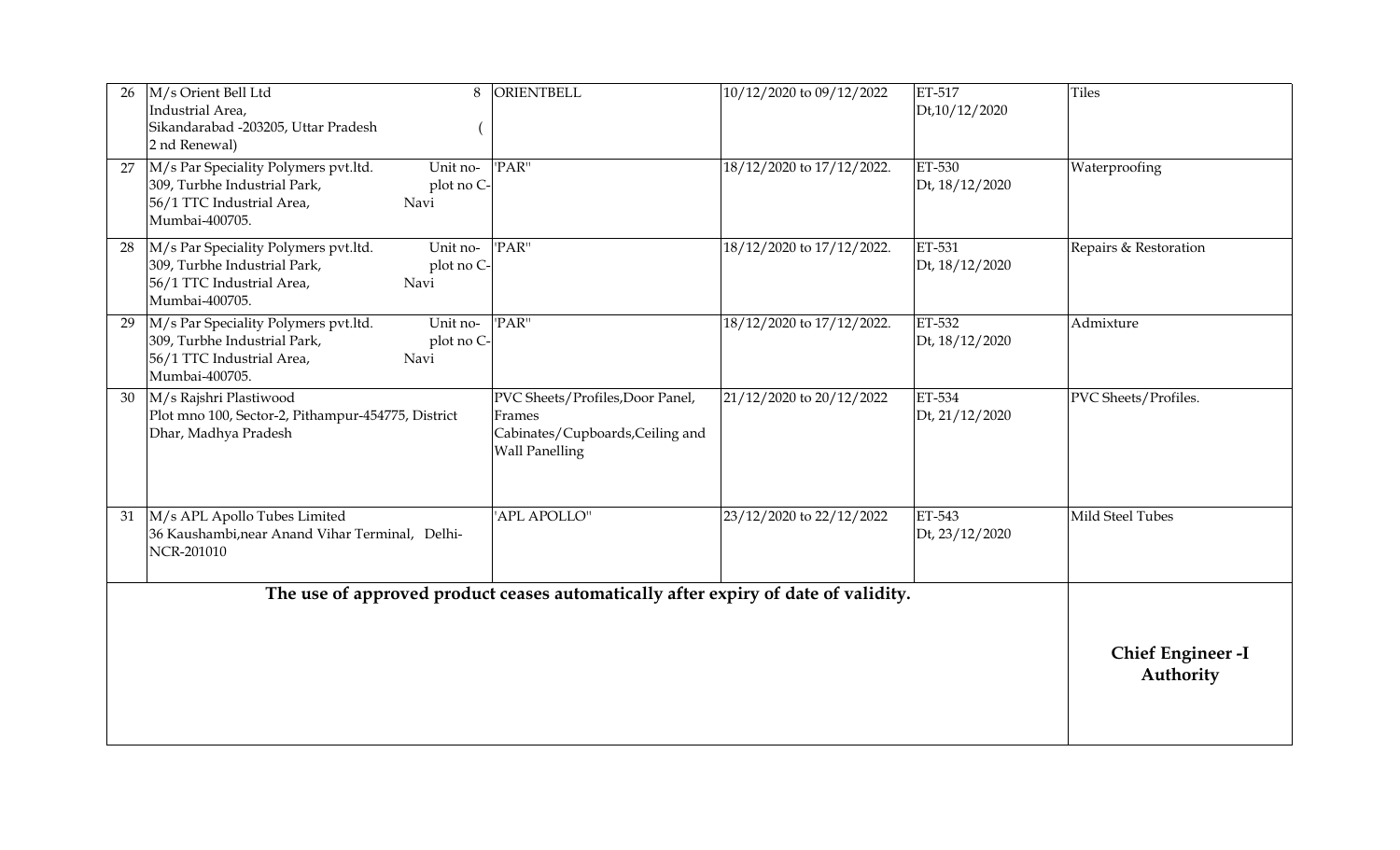|            | LIST OF APPROVED PRODUCTS (CIVIL WORKS) FOR THE YEAR 2021                                                                                                                |                                                                                                                                                                                                                                                                                                |                          |                                 |                                                                                                                                                      |  |
|------------|--------------------------------------------------------------------------------------------------------------------------------------------------------------------------|------------------------------------------------------------------------------------------------------------------------------------------------------------------------------------------------------------------------------------------------------------------------------------------------|--------------------------|---------------------------------|------------------------------------------------------------------------------------------------------------------------------------------------------|--|
| Sr.<br>No. | Name of the Company/Address                                                                                                                                              | Name of the Product                                                                                                                                                                                                                                                                            | Approval Period From To  | Approval Letter O. No./<br>Date | <b>Category of Products</b>                                                                                                                          |  |
|            | 1 M/s Kisan Irrigation 7 Infrastructure Limited<br>TEX Center, "L" wing, 3rd floor,<br>26A, Chandivali road,<br>off. Saki vihar road, Andheri (East)<br>Mumbai - 40 072. | CPVC Pipes and fittings<br>UPVC Pipes and fittings<br>SWR Pipes and fittings<br>HDPE Pipes and fittings<br>PPR-C Pipes and fittings<br>Underground drainage and Sewerage Pipes and fittings<br>Jointing materials<br>PVC Submersible Columns Pipe<br>PVC Casing pipes<br>Elastometric PVC Pipe | 12/01/2021 to 11/01/2023 | ET-19<br>Dt. 12/01/2021         | Pipes and fittings, Underground drainage and Sewerage Pipes and<br>fittings, Jointing materials, Submersible Columns Pipe, Casing pipes, PVC<br>Pipe |  |
|            | $2$ M/s. HIL Limited<br>901, 9th floor, Bhumiraj Constarica,<br>Plot No. 1 and 2, Sector - 18, Palm Beach Road,<br>Sanpada, Navi Mumbai - 400 705.                       | CPVC Pipes and fittings<br><b>UPVC Pipes and fittings</b><br>SWR Pipes and fittings                                                                                                                                                                                                            | 18/01/2021 to 17/01/2023 | $ET-27$<br>Dt. 18/01/2021       | Pipes and fittings                                                                                                                                   |  |
|            | 3 M/s. HIL Limited<br>901, 9th floor, Bhumiraj Constarica,<br>Plot No. 1 & 2, Sector - 18,<br>Palm Beach Road,<br>Sanpada, Navi Mumbai - 400 705.                        | <b>AAC</b> Block                                                                                                                                                                                                                                                                               | 18/01/2021 to 17/01/2023 | ET-13<br>Dt. 18/01/2021         | <b>AAC Block</b>                                                                                                                                     |  |
|            | 4 M/s. Metaroll Ispat Private Limited<br>Gut No. 48, adjacent to MIDC Phase - II,<br>Daregaon, Jalna - 431 213.                                                          | Hot Rolling TMT Bar<br>Hot Rolling Threaded Bar (Rock Bolt)                                                                                                                                                                                                                                    | 19/01/2021 to 18/01/2023 | ET-32<br>Dt. 19/01/2021         | Hot Rolling TMT Bar<br>Hot Rolling Threaded Bar (Rock Bolt)                                                                                          |  |
|            | 5 M/s. Shakti Hormann Private Limited<br>Plot #20, Sripuri colony,<br>Karkhana, Secundarabad - 500 015<br>Telangana.                                                     | HMD Fire Door Assemble including Hardware,<br>Residential Door including hardware (Metal)                                                                                                                                                                                                      | 19/01/2021 to 18/01/2023 | <b>ET-34</b><br>Dt. 19/01/2021  | HMD Fire Door Assemble including Hardware,<br>Residential Door including hardware (Metal)                                                            |  |
|            | $6$ M/s. Global Aluminium Private Limited<br>5-2-196/1, Distillary Road,<br>Rani Gunj, Secundarabad - 03,<br>Andhra Pradesh.                                             | Aluminium Sliding Window                                                                                                                                                                                                                                                                       | 19/01/2021 to 18/01/2023 | ET-35<br>Dt. 19/01/2021         | Aluminium Sliding Window                                                                                                                             |  |
|            | $7\text{M/s}$ . Indian Insulation & Engineering<br>H.O. SCF 37, 2nd floor,<br>PH IX, Mohali,<br>Punjab - 160062.                                                         | Heat Reflective Paint                                                                                                                                                                                                                                                                          | 27/01/2021 to 26/01/2023 | $ET-47$<br>Dt. 27/01/2021       | Paint                                                                                                                                                |  |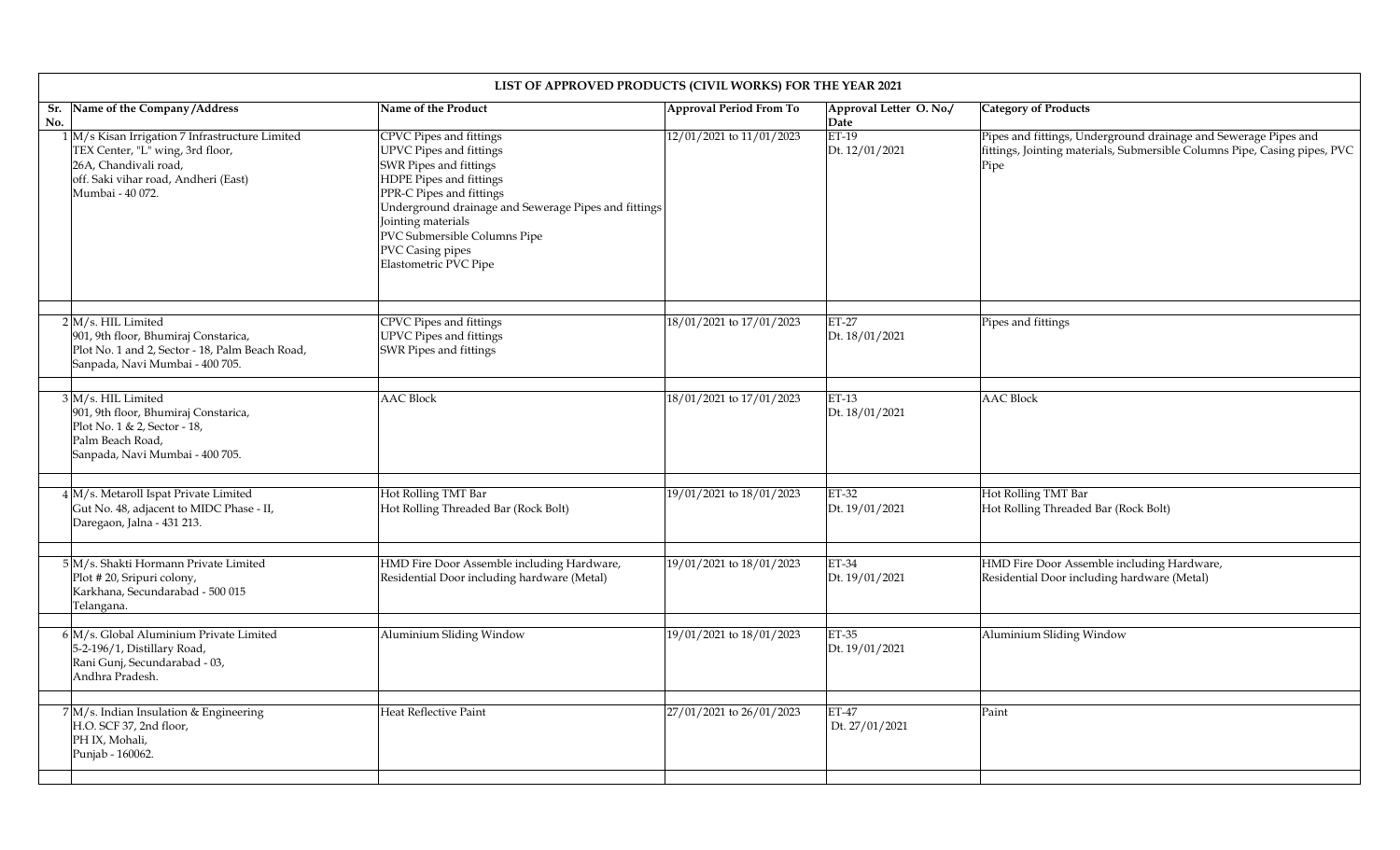| 8 M/s. Bhagyalaxmi Rolling Mill Pvt. Ltd.<br>Plot No. G-7, G-7 (part), G-8, G-9, G-10/1, G-10/2,<br>Addl. MIDCPhase-II & Gut No. 30, 35, village Daregaon,<br>Jalna-431203                                                    | POLAAD Quenched & self Tempered (QST) / Thermo  04/02/2021 to 03/02/2023<br>Mechanically Treated (TMT) Bars & Corrosion Resistant<br>Steel (CRS)Bars & Coil Form,<br>FE 415, FE 415D, FE 500,<br>FE 500 D, FE 550, FE 550 D |                             | $ET-63$<br>Dt. 04/02/2021 | <b>QST</b><br>TMT<br><b>CRS</b><br>Coil form |
|-------------------------------------------------------------------------------------------------------------------------------------------------------------------------------------------------------------------------------|-----------------------------------------------------------------------------------------------------------------------------------------------------------------------------------------------------------------------------|-----------------------------|---------------------------|----------------------------------------------|
| 9 M/s. SMW Ispat Pvt. Limited<br>(formerly M/s. Mahalaxmi TMT Pvt. Ltd.)<br>C-2, MIDC, Deoli Growth Centre,<br>Deoli, Dist. Wardha - 442101                                                                                   | SANGAM TMT/TMX (FE 500, FE 550), MAX (FE 500<br>D), Dowel Bar                                                                                                                                                               | 05/02/2021 to 04/02/2023    | ET-65<br>Dt. 04/02/2021   | TMT/TMX/MAX, Dowel Bar                       |
| 10 M/s. Aqua Plumbings Pvt. Ltd.<br>Gaur Udyog Kendra<br>Mathura Delhi NH-2<br>Mathura - 281 001<br><b>Uttar Pradesh</b>                                                                                                      | <b>PLUMBER &amp; SPENGLER</b>                                                                                                                                                                                               | 24/02/2021 to<br>23/02/2023 | ET-102<br>Dt. 24/02/2021  | Bathware                                     |
| 11 M/s. JSW Cement Limited<br><b>JSW</b> Centre<br>Bandra Kurla Complex<br>Bandra (East)<br>Mumbai- 400 098                                                                                                                   | "JSW Ground Granulated Blast Furnace Slag (GGBS)"                                                                                                                                                                           | 26/02/2021 to<br>25/02/2023 | $ET-45$<br>Dt. 26/02/2021 | Ground Granulated Blast Furnace              |
| 12 M/s. Prayag Polymers Private Limited<br>2483-84, "Prayag Infinity House"<br>Nalwa Street, Pahar Ganj,<br>New Delhi - 110055                                                                                                | <b>Bath Fittings</b><br>PRAYAG C.P. & P.T.M.T.                                                                                                                                                                              | 26/02/2021 to<br>25/02/2023 | $ET-46$<br>Dt. 26/02/2021 | C.P. & P.T.M.T. Bath Fittings                |
| 13 M/s. Bothara Agro Equipments Private Limited<br>Bothara Compound,<br>Industrial Estate,<br>Nagar-Pune road,<br>Ahmednagar - 414005                                                                                         | PARAS CPVC, UPVC, Column Pipe, Conduit Pipe&<br>Fittings                                                                                                                                                                    | 26/02/2021 to<br>25/02/2023 | ET-112<br>Dt. 26/02/2021  | CPVC, UPVC Pipes & Fittings                  |
| 14 M/s. Chryso India Private Limited<br>Plot No. D-30/7, TTC Industrial Area<br>M.I.D.C. Turbhe<br>Navi Mumbai - 400705.                                                                                                      | <b>CHRYSO</b>                                                                                                                                                                                                               | 03/03/2021 to 02/03/2023    | ET-121<br>Dt. 03/03/2021  | Admixture / Curing Compund Products          |
| 15 M/s. Chryso India Private Limited<br>Plot No. D-30/7, TTC Industrial Area<br>M.I.D.C. Turbhe<br>Navi Mumbai - 400705.                                                                                                      | <b>CHRYSO</b>                                                                                                                                                                                                               | 03/03/2021 to 02/03/2023    | ET-122<br>Dt. 03/03/2021  | <b>Waterproofing &amp; Repairs Products</b>  |
| 16 M/s. NCL Industries Limited<br>Bldg No. 5, Unit No. 112/113, 1st floor, Shree Mahalaxmi<br>Industrial Premises Co-op society Ltd.<br>Jogani Industrial Complex<br>V.N. Purav marg, Sion-Chunabhatti (E)<br>Mumbai-400 022. | <b>NCL</b>                                                                                                                                                                                                                  | 03/03/2021 to 02/03/2023    | ET-116<br>Dt. 03/03/2021  | Bison Panel (Cement Bonded Particle Board)   |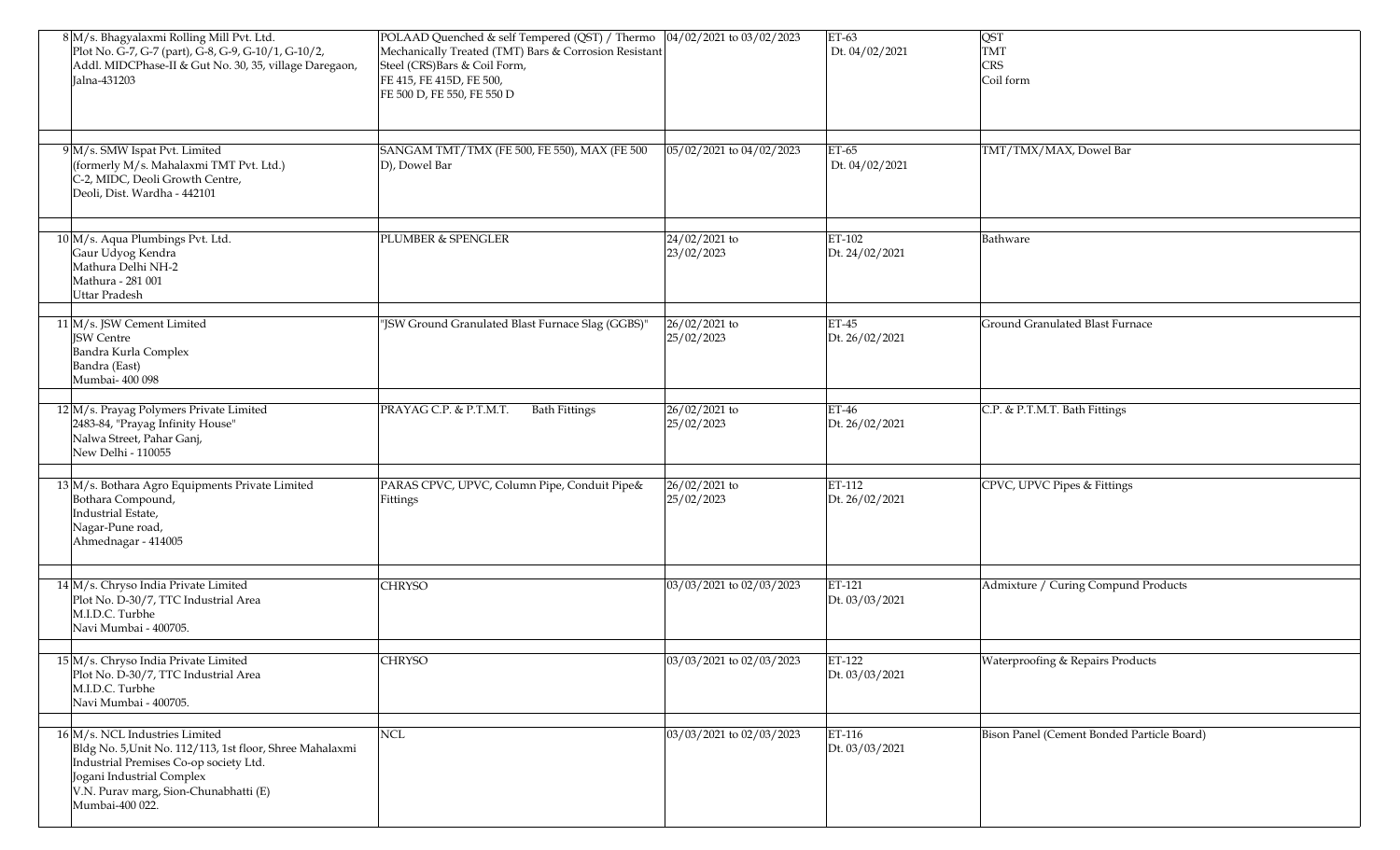| 17 M/s. SMW Ispat Private Limited<br>(foremerly M/s. Mahalaxmi TMT pvt.ltd.)<br>C-2, MIDC, Deoli Growth Centre,<br>Deoli, Dist. Wardha - 442 101.                                 | <b>SANGAM</b>      | 03/03/2021 to 02/03/2023           | ET-123<br>Dt. 03/03/2021 | TMT/TMX (FE 500, FE 550),<br>MAX (FE500D), Dowel Bar                                                |
|-----------------------------------------------------------------------------------------------------------------------------------------------------------------------------------|--------------------|------------------------------------|--------------------------|-----------------------------------------------------------------------------------------------------|
|                                                                                                                                                                                   |                    |                                    |                          |                                                                                                     |
| 18 Prayag Polymers Private Limited<br>2483-84, "Prayag Infinity House"<br>Nalwa Street, Pahar Ganj,<br>New Delhi - 110055.                                                        | <b>PRAYAG</b>      | 04/03/2021 to 03/03/2023           | ET-127<br>Dt. 04/03/2021 | Sanitary Ware, Flusing Cistern, Seat Cover & Fittings                                               |
| 19 Prayag Polymers Private Limited<br>2483-84, "Prayag Infinity House"<br>Nalwa Street, Pahar Ganj,<br>New Delhi - 110055.                                                        | <b>PRAYAG</b>      | $\sqrt{04/03/2021}$ to 03/03/2023  | ET-127<br>Dt. 04/03/2021 | Stainless Steel Sink, Butt Hinges & Fittings                                                        |
| 20 M/s. Rashtriya ISPAT Nigam Limited<br>(A governmnet of India Enterprise)<br>101, Free Press House,<br>10th floor, Free Press Journalroad,<br>Nariman Point, Mumbai - 400 021.  | <b>VIZAG STEEL</b> | 22/03/2021 to 21/03/2023           | ET-128<br>Dt. 22/03/2021 | <b>TMT</b> Rebar                                                                                    |
|                                                                                                                                                                                   |                    |                                    |                          |                                                                                                     |
| 21 M/s. Asian Granito India Ltd.<br>202, Dev Arc, Opp. Iskcon Temple, S. G. Highway,<br>Ahmedabad - 380015<br>Gujrat, India.                                                      | <b>AGL Tiles</b>   | 23/03/2021 to 22/03/2023           | ET-168<br>Dt. 23/03/2021 | Ceramic Wall and Floor Tiles,<br>Vitrified Floor Tiles                                              |
|                                                                                                                                                                                   |                    |                                    |                          |                                                                                                     |
| 22 M/s. Global Colors & Chemicals Ltd.<br>115, first floor, Shri Krishn commercial center<br>6, Udyog nagar, opp. Raheja Solitaire<br>Off. S.V. road, Goregaon<br>Mumbai - 400104 | <b>MASTER</b>      | w.e.f. 12/04/2021 to<br>11/04/2023 | ET-177<br>Dt. 12/04/2021 | Paints & Chemicals                                                                                  |
|                                                                                                                                                                                   |                    |                                    |                          |                                                                                                     |
| $23 \, M/s$ . Aluminium Udyog<br>HR-10, Street No. 10, Anand Parbat,<br>Industrial Area<br>NewDelhi - 110005.                                                                     | <b>GLOBAL</b>      | 31/03/2021 to 30/03/2023           | ET-179<br>Dt. 31/03/2021 | Door & Window Fittings<br>(Aluminium, Stainless Steel mortise handle lock set & Door Closers)       |
| 24 M/s. Bronco Builtsmart LLP<br>215, Symmers Business Park,<br>B/w Sarkhej-Santipura cross road,<br>Opp. Hotel Yelow Lime, Sarkhej, Ahmedabad - 382210<br>Gujrat                 | <b>BRONCO</b>      | 31/03/2021 to 30/03/2023           | ET-180<br>Dt. 31/03/2021 | Tile Adhesive,<br>Bronco Dura Tile Mortar,<br>Bronco Dura NSA,<br>Bronco Duraflex, Bronco Dura Firm |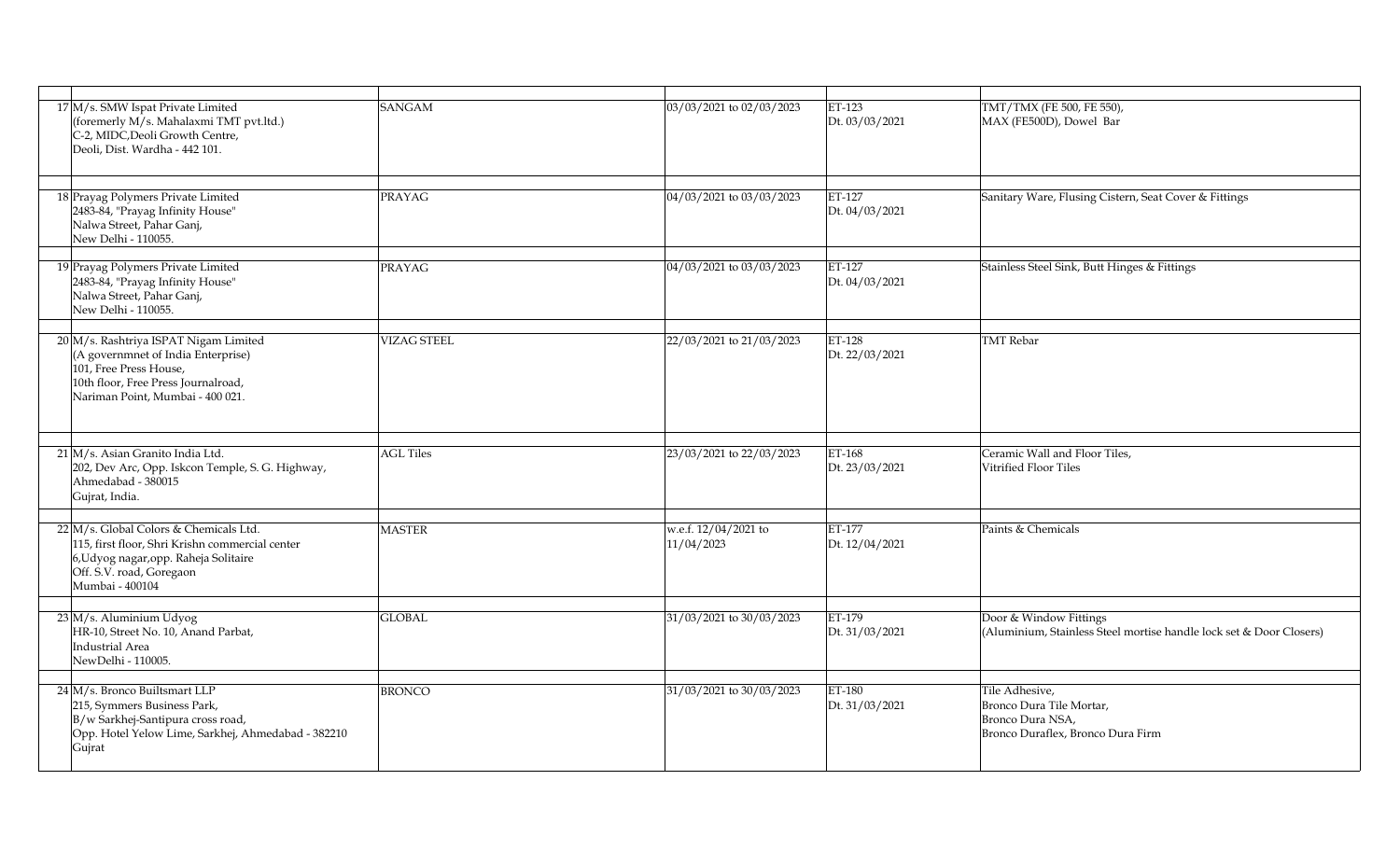| $25 \vert M/s$ . Bronco Builtsmart LLP<br>215, Symmers Business Park,<br>B/w Sarkhej-Santipura cross road,<br>Opp. Hotel Yelow Lime, Sarkhej, Ahmedabad - 382210<br>Gujrat | <b>BRONCO</b>                                                                                                                                                                                       | 31/03/2021 to 30/03/2023    | ET-181<br>Dt. 31/03/2021 | Ready mix Plaster,<br>Bronco Block Bond,<br><b>Bronco Master Plast</b> |
|----------------------------------------------------------------------------------------------------------------------------------------------------------------------------|-----------------------------------------------------------------------------------------------------------------------------------------------------------------------------------------------------|-----------------------------|--------------------------|------------------------------------------------------------------------|
| 26 Tufwood Doors & Accessories Pvt. Ltd.<br>111, Diamond Harbour Road.                                                                                                     | "TUFWUD"<br>Firedoor, accoustic Door, Fire Barrier, Laminated Flush<br>Door, Raw Flush Door and Window Frames                                                                                       | 12/04/2021 to 11/04/2023    | ET-206<br>Dt. 12/04/2021 | <b>Fire Doors</b>                                                      |
| 27 M/s. Ajay Industrial Corporation Ltd.<br>B-11/29, Mohan Co-op, Industrial Estate, Badarpur Border,<br>New Delhi - 110011.                                               | 1) Ajay Flowplus cpvc Pipes & fittings<br>2) Ajay drawline SWR PVC & UDS upvc pipes &<br>fittings<br>3) Ajay Greenline upvc pipes & fittings                                                        | 12/04/2021 to 11/04/2023    | ET-207<br>Dt. 12/04/2021 | CPVC & upvc pipes                                                      |
| 28 M/s. Brillica Limited<br>Unit No. 316, A wing,<br>Kohinoor city commercial complex,<br>Premier road, opp. Don Bosco college,<br>Off LBS marg, Kurla<br>Mumbai - 400070. | Sanitaryware                                                                                                                                                                                        | 16/06/2021 to<br>15/06/2023 | ET-269<br>Dt. 16/06/2021 | Sanitaryware                                                           |
| 29 M/s. Rajuri Steel & TMT Bars Pvt. Ltd.<br>Plot No. - 16/17, phase - II,<br>Additional M.I.D.C.,<br>Jalna. (MH)                                                          | <b>Steel Reinforcement Bars</b><br>Fe: 500, 550<br>Fe: 500 D                                                                                                                                        | 24/06/2021 to<br>23/06/2023 | ET-286<br>Dt. 24/06/2021 | Steel Reinforcement Bars                                               |
| 30 M/s. Kritika Udyog<br>KH. No. 25/17, Gully No. 6,<br>Master Mohalla, Libaspur Industrial Area,<br>New Delhi - 110042.                                                   | C.P. "R.S.M" Bath Fittings<br>1) Bib Cock<br>2) Pillar Cock<br>3) Angle Stop Valves<br>4) Concealed Stop Valves<br>5) Wall mounting combination tap<br>6) Bib Cock (Long Body)                      | 25/06/2021 to<br>24/06/2023 | ET-288<br>Dt. 28/06/2021 | C.P. Bath Fittings                                                     |
| 31 M/s. Goel Kitchen Sinks Pvt. Ltd.<br>Khasra No. 873/1, Gali No. 2, Rithala,<br>Delhi - 110085.                                                                          | Stainless Steel Kitchen Sink                                                                                                                                                                        | 28/06/2021 to<br>27/06/2023 | ET-293<br>Dt. 28/06/2021 | Stainless Steel Kitchen Sink                                           |
| 32 M/s. Price Pipes and Fittings Ltd,<br>The Ruby, 8th Floor,<br>29, Senapati Bapat Marg,<br>Dadar (West),<br>Mumbai- 400 028.                                             | 1) CPVC Pipe and Fitiings<br>2) UPVC Pipe and Fittings<br>3) HDPE DWC Underground Drainage Pipe<br>4) PVC Silent Pipe<br>5) PPR Solar Piping 6) PVC Underground Drainage<br>Pipe<br>7) PVC SWR Pipe | 09/07/2021 to<br>08/07/2023 | ET-303<br>Dt. 09/07/2021 | Pipe and Fitiings                                                      |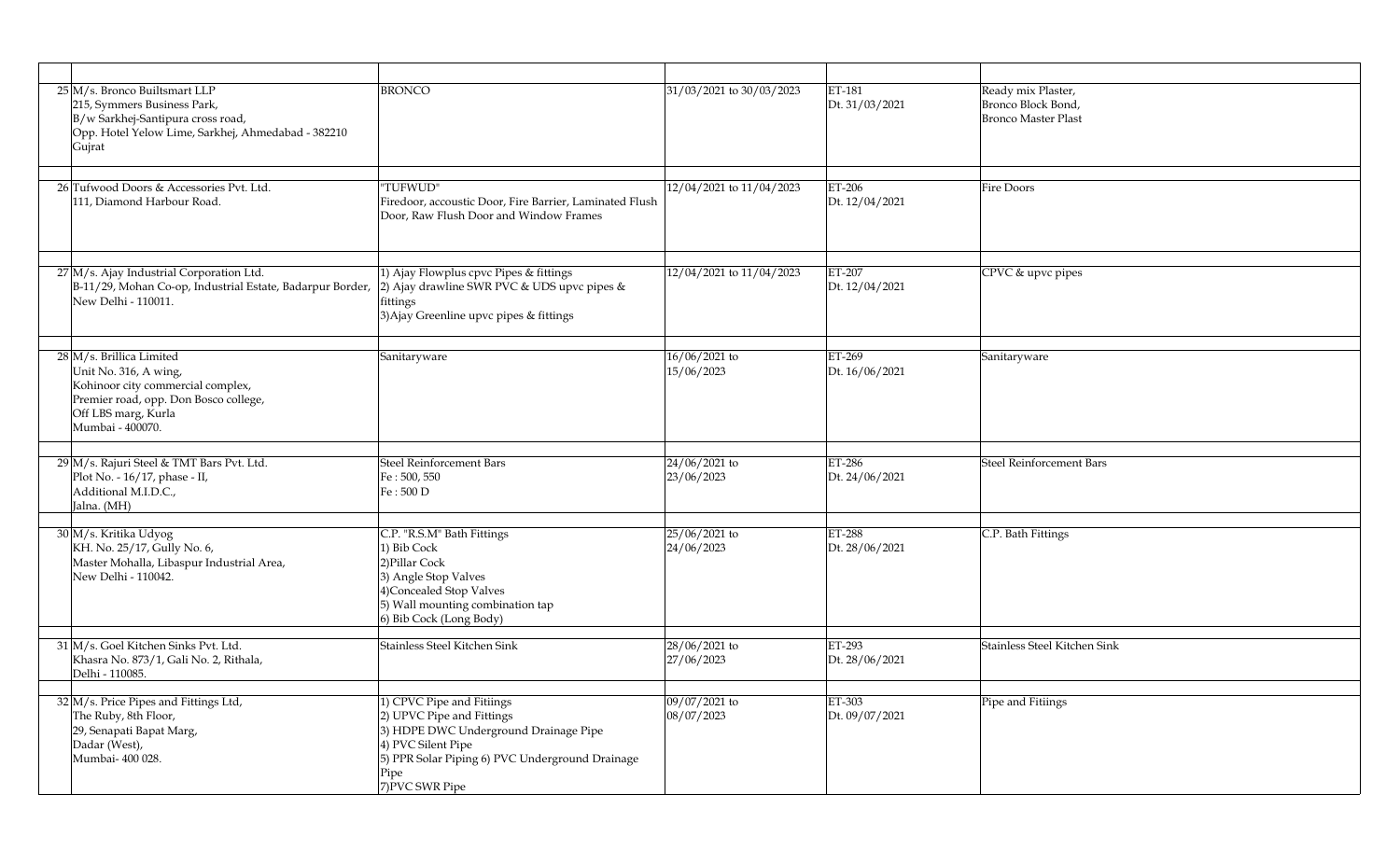| 33 M/s. Kajaria Bathware Pvt Ltd.<br>JVB1 (Extn.) Mohan Co Operative Industrial Estate,<br>Mathura Road,<br>New Delhi - 110044.                                    | Kajaria Bathware "Faucet" KEROVIT                                                                                                                                                                                                                                                                                                                                                                                                                                                                                                                              | 12/07/2021 to<br>11/07/2023 | ET-309<br>Dt. 12/07/2021 | Bathware "Faucet"           |
|--------------------------------------------------------------------------------------------------------------------------------------------------------------------|----------------------------------------------------------------------------------------------------------------------------------------------------------------------------------------------------------------------------------------------------------------------------------------------------------------------------------------------------------------------------------------------------------------------------------------------------------------------------------------------------------------------------------------------------------------|-----------------------------|--------------------------|-----------------------------|
| 34 M/s. Kajaria Ceramics Ltd.<br>617-620, "Bonanza, B-wing,<br>Sahar Plaza Complex,<br>6th Floor, Andheri Kurla Road,<br>J.B. Nagar, Andheri (East),<br>Mumbai -59 | Kajaria GVT Tiles<br><b>ETERNITY</b>                                                                                                                                                                                                                                                                                                                                                                                                                                                                                                                           | 12/07/2021 to<br>11/07/2023 | ET-310<br>Dt. 12/07/2021 | <b>Tiles</b>                |
| 35 M/s. Kajaria Sanitaryware Pvt.Ltd.<br>JVB1 (Extn.) Mohan Co Operative Industrial Estate,<br>Mathura Road,<br>New Delhi - 110044.                                | Sanitaryware<br><b>KEROVIT</b>                                                                                                                                                                                                                                                                                                                                                                                                                                                                                                                                 | 12/07/2021 to<br>11/07/2023 | ET-311<br>Dt. 12/07/2021 | Sanitaryware                |
| 36 M/s. Status Sanitech Ltd.<br>S-2, Site-A, Industrial Area,<br>Mathura - 281 004 (U.P.)                                                                          | C.P. Bathroom Fittings & Accessories "PLAYER"                                                                                                                                                                                                                                                                                                                                                                                                                                                                                                                  | 16/07/2021 to<br>15/07/2023 | ET-316<br>Dt. 16/07/2021 | C.P. Bathroom Fittings      |
| 37 M/s. V. K. Patel & Co.<br>G 2,3 & 4, Mahesh Darshan<br>Near Makhmali Talao,<br>Old Agra Road, Thane (W)- 400601.                                                | 1) Kalpataru Flush Doors 2) Kalpataru Laminated Flush 26/07/2021 to<br>Doors 3) Kalpataru Venner Flush Doors<br>4) Kalpataru Fire Retardant Doors 5) Kalpataru HDF<br>Flush Doors 6) Kalpataru Moulded Panel Doors 7)<br>Kalpataru Moulded Veneer Panel Doors 8) Kalpataru<br>Complete Door Solutions (CDS)- Doors with Door<br>Frames & installation 9) Kalpataru Plywood IS:710 10)<br>Kalpataru Plywood IS:303 11) Kalpataru Block Board<br>IS:1659 12) Kalpataru Laminates as per IS 2046<br>13) Kalpataru Decorative Veneer as per IS:1328<br>"KALPATARU" | 25/07/2023                  | ET-328<br>Dt. 26/07/2021 | <b>Flush Doors</b>          |
| 38 M/s. Super Cement Artcles<br>Plot No. B-49, Behind Union Bank,<br>NICE Area, Satpur MIDC,<br>Nashik-422007.                                                     | Steel Fiber Reinforcement Concrete Cover (SFRC) Cover 26/07/2021 to<br>900mm X 450mm X 50mm<br>"SUPER-AKC"                                                                                                                                                                                                                                                                                                                                                                                                                                                     | 25/07/2023                  | ET-329<br>Dt. 26/07/2021 | <b>SFRC Manhole Cover</b>   |
| $39$ M/s. Shree Premix Industries<br>104, Corporate Avenue<br>Near Udyog bhavan<br>Sonawala lane, Goregaon (East)<br>Mumbai-400063                                 | <b>SHREE PREMIX</b><br>Shree E Bond+ & Shree E Bond++<br>(Premium 30)                                                                                                                                                                                                                                                                                                                                                                                                                                                                                          | 30/07/2021 to 29/07/2023    | ET-345<br>Dt. 30/07/2021 | Jointing Material for Walls |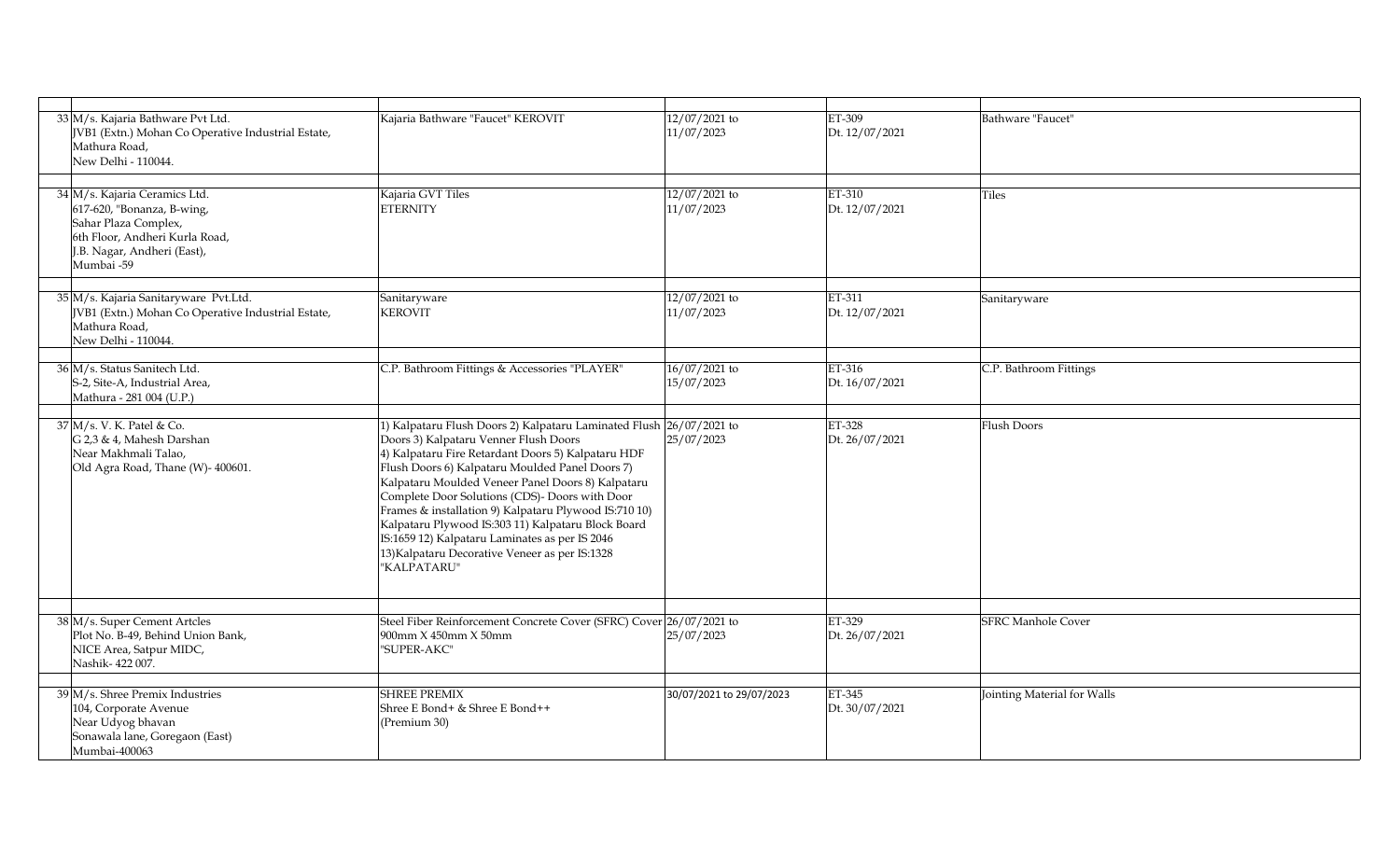| 40 M/s. Shree Premix Industries<br>104, Corporate Avenue<br>Near Udyog bhavan<br>Sonawala lane, Goregaon (East)<br>Mumbai-400063                                 | <b>SHREE PREMIX</b><br>Shree E ECW Coat +                                                                                                                                                                                                                                 | 30/07/2021 to 29/07/2023    | ET-349<br>Dt. 30/07/2021 | Waterproofing material                                                                                                     |
|------------------------------------------------------------------------------------------------------------------------------------------------------------------|---------------------------------------------------------------------------------------------------------------------------------------------------------------------------------------------------------------------------------------------------------------------------|-----------------------------|--------------------------|----------------------------------------------------------------------------------------------------------------------------|
| 41 M/s. Shree Premix Industries<br>104, Corporate Avenue<br>Near Udyog bhavan<br>Sonawala lane, Goregaon (East)<br>Mumbai-400063                                 | <b>SHREE PREMIX</b><br>i)Shree E NSG60+<br>ii) Shree E Micro concrete +<br>iii) Shree E crack filler +                                                                                                                                                                    | 30/07/2021 to 29/07/2023    | ET-348<br>Dt. 30/07/2021 | Repairing material                                                                                                         |
| 42 M/s. Shree Premix Industries<br>104, Corporate Avenue<br>Near Udyog bhavan<br>Sonawala lane, Goregaon (East)<br>Mumbai-400063                                 | <b>SHREE PREMIX</b><br>i)Shree E Tile Bond ++<br>ii) Shree E Tile Bond ++<br>iii) Shree E LB Adhesive +++<br>iv) Shree E Bed Mortar +<br>v) Shree E Tile Grout +<br>vi) Shree E Floor Hardener                                                                            | 30/07/2021 to 29/07/2023    | ET-347<br>Dt. 30/07/2021 | Levelling, fixing, Grouting & Flooring material for Ceramic/vitrified<br>tiles/Marble/Granite and Abrasion resistant floor |
| 43 M/s. Shree Premix Industries<br>104, Corporate Avenue<br>Near Udyog bhavan<br>Sonawala lane, Goregaon (East)<br>Mumbai-400063                                 | <b>SHREE PREMIX</b><br>i)Shree E Plast+<br>ii) Shree E Plast EPA+<br>iii) Shree E Plast+ FC<br>iv) Shree E Putty +                                                                                                                                                        | 30/07/2021 to 29/07/2023    | ET-346<br>Dt. 30/07/2021 | Plastering and Finishing Material                                                                                          |
| 44 M/s. PAG International Pvt. Ltd.<br>60/62 Kika Street,<br>Mumbai- 400 004.                                                                                    | 1) Door Hinges 2) Door Tower Bolts 3) Door Stoppers<br>4) Door Aldrop 5) Door Tadi 6) Door Pull Handle 7)<br>Door Eye Viewer 8) Door Baby Latch 9) Door Chain<br>10) Floor Spring 11) Door Closer<br>12) Door Locks & Cylinder 13) Door Rim Lock 14) Door<br>Lever Handle | 02/08/2021 to 01/08/2023    | ET-351<br>Dt. 02/08/2021 | SS Door Hardware Fittings                                                                                                  |
| 45 M/s Jai Sambhav Industries,<br>Block-O-191-192, Sector-1,<br>Bawana Industries Area,<br>Delhi-110039.                                                         | Stainless SteelKitchen Sinks (IS 13983:1994)<br>AMC                                                                                                                                                                                                                       | 10/08/2021 to<br>09/08/2023 | ET-384<br>Dt.10/08/2021  | Stainless SteelKitchen Sinks                                                                                               |
| 46 M/S Bhagwati Steel Cast Pvt. Ltd.<br>Unit No 601-A, 6 Floor, Western Edge I,<br>Kanakia Spaces, Off Western Express Highway,<br>Borivali(East), Mumbai-400066 | Fe-500, Fe-550, Fe-500D, Fe-550D<br>Reinforcement Steel (TMT bars)<br><b>BHAGWATI</b>                                                                                                                                                                                     | 18/08/2021 to<br>17/08/2023 | ET-408<br>Dt.18/08/2021  | Steel (TMT bars)                                                                                                           |
| 47 M/s OMSAIRAM Steel and Alloys Pvt. Ltd.<br>F-1,2,3,8,9,10, gut No.46 and 63,<br>Phase-II, Addi. MIDC,<br>JALNA-431203                                         | Fe-500, Fe-550, Fe-500D,<br>Fe-550 D TMT bars<br>UMA 500 TMT Bars                                                                                                                                                                                                         | 18/08/2021 to<br>17/08/2023 | ET-404<br>Dt.18/08/2021  | Steel (TMT bars)                                                                                                           |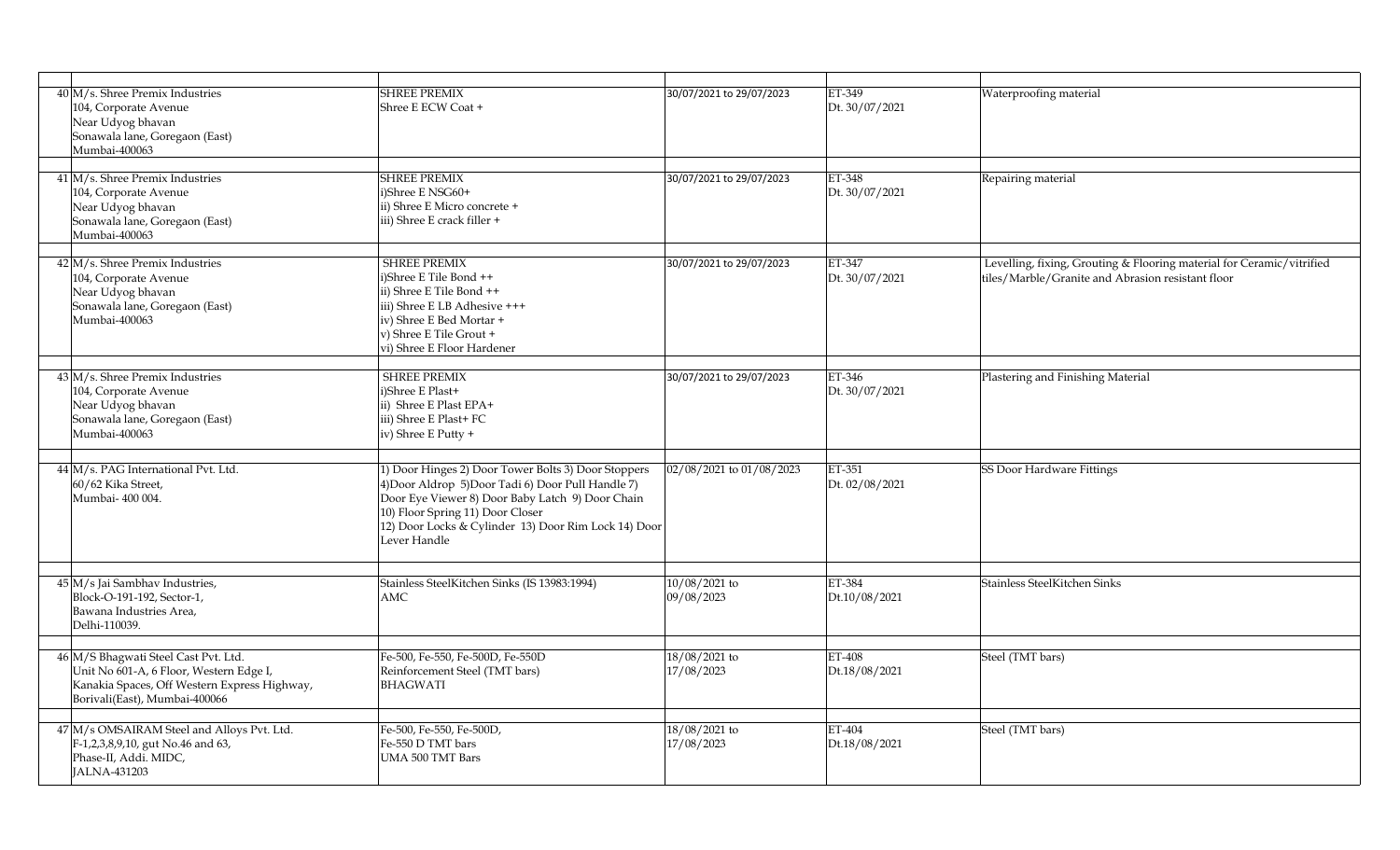| 48 M/s Western IndianCeramics Pvt Ltd.<br>115-C, Gokul Arcade, Andheri-Sahar Road,<br>Vile Parle(E), Mumbai-400057.                                      | Nano Vitrified Tiles (600×600 mm)                                                                                                                                 | 25/08/2021 to<br>24/08/2023 | ET-426<br>Dt.25/08/2021 | Vitrified Tiles           |
|----------------------------------------------------------------------------------------------------------------------------------------------------------|-------------------------------------------------------------------------------------------------------------------------------------------------------------------|-----------------------------|-------------------------|---------------------------|
|                                                                                                                                                          |                                                                                                                                                                   |                             |                         |                           |
| 49 M/s Omkar FRP Door<br>Sr. No. 17, Ganesh Nagar,<br>Dhavade Vasti, Bhosari,<br>Pune-411039                                                             | FRP Door<br>Pratibha Doors                                                                                                                                        | 01/09/2021 to<br>31/08/2023 | ET-442<br>Dt.01/09/2021 | FRP Door                  |
| 50 M/s Sanghi Industries Limited<br>10 Floor, Kataria Arcade,<br>Off S.G. Highway,<br>Post.Makarba,<br>Dist.Ahmedabad-380051                             | OPC 53 Grade<br><b>PPC</b>                                                                                                                                        | 02/09/2021 to<br>01/09/2023 | ET-447<br>Dt.02/09/2021 | Cement                    |
| 51 M/s Apple Sponge & Power Limited<br>C-4, Five Star, M.I.D.C., Industrial Area,<br>Kagal, Kolhapur-416236 (Mah.)                                       | Fe-500, Fe-500D, Fe550, Fe-550D, TMT BARS<br>"Apple Gold"                                                                                                         | 03/09/2021 to<br>02/09/2023 | ET-449<br>Dt.03/09/2021 | Steel TMT Bars            |
| 52 M/s Kalika Steel Alloys Pvt. Ltd.<br>C-7-11, Additional MIDC, Phase 1,<br>Jalna-431213,<br>Maharashtra                                                | 8,10,12,16,20,25,32,36 &40 mm<br>Fe-500, Fe-500D, Fe-550, Fe-550D, TMT bars<br>and 32 and 36 mm E-350 A Round Bars<br>Steel TMT Bars & (Dowel Bars), Kalika Steel | 14/09/2021 to<br>13/09/2023 | ET-480<br>Dt.14/09/2021 | <b>Steel TMT Bars</b>     |
| 53 M/s Varmora Granito Pvt Ltd<br>A-54, 1 st Floor, Elite Auto House,<br>Mathurdas Vasanji Road,<br>Andheri Kurla Road,<br>Andheri (East) Mumbai-400093. | Vitrified Tiles, Ceramic Tiles (Wall and Floor),<br>Elevation Tiles, Parking Tiles, Rooftek, Applico Tiles<br>"Varmora"                                           | 22/09/2021 to<br>21/09/2023 | ET-173<br>Dt.22/09/2021 | <b>Tiles</b>              |
| 54 M/s Guardian Castings Pvt Ltd<br>415, Mahinder chambers, W.T. Patil Marg,<br>Opp. Dukes Fact., Mumbai-400071                                          | CRS Grade Fe-500 (Corrosion Resistant Steel)<br>Guardian Thermer TMT                                                                                              | 22/09/2021 to<br>21/09/2023 | ET-172<br>Dt.22/09/2021 | Corrosion Resistant Steel |
| 55 M/s Shalimar Hardware,<br>133, Jer Mahal, Dhobi Talao,<br>Mumbai-400002.                                                                              | Door Fittings<br>Shalimar                                                                                                                                         | 28/09/2021 to<br>27/09/2023 | ET-539<br>Dt.28/09/2021 | Door Fittings             |
| 56 M/s Cera Sanitaryware Limited,<br>7, Woodrow Building Veera Desai Road,<br>Mumbai-400053.                                                             | C.P.Bathroom Fittings<br><b>CERA</b>                                                                                                                              | 28/09/2021 to<br>27/09/2023 | ET-541<br>Dt.28/09/2021 | C.P.Bathroom fittings     |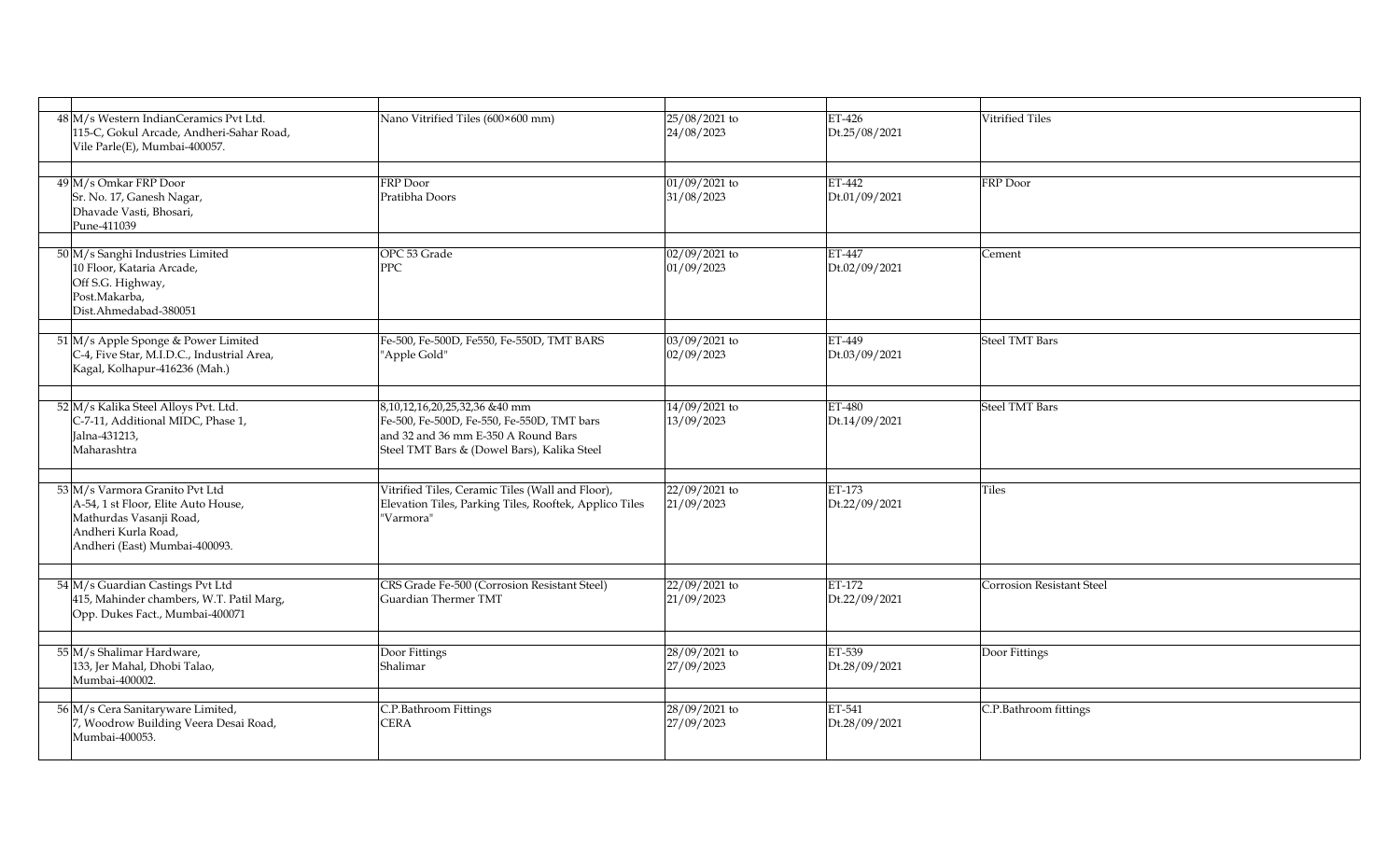| 57 M/s Cera Sanitaryware Limited,<br>7, Woodrow Building Veera Desai Road,<br>Mumbai-400053.                                                            | Sanitaryware with Fittings<br><b>CERA</b>                                                                                                                                                                                                                                                                                                                                                                                                                                                                                                                                                                                                                                                                                                                                                                                                                                                                                                                                                                                      | 28/09/2021 to<br>27/09/2023 | ET-542<br>Dt.28/09/2021 | Sanitaryware with Fittings    |
|---------------------------------------------------------------------------------------------------------------------------------------------------------|--------------------------------------------------------------------------------------------------------------------------------------------------------------------------------------------------------------------------------------------------------------------------------------------------------------------------------------------------------------------------------------------------------------------------------------------------------------------------------------------------------------------------------------------------------------------------------------------------------------------------------------------------------------------------------------------------------------------------------------------------------------------------------------------------------------------------------------------------------------------------------------------------------------------------------------------------------------------------------------------------------------------------------|-----------------------------|-------------------------|-------------------------------|
| 58 M/s HSIL Limited,<br>Block-A, Platina,<br>Office Unit Nos.501 and 504<br>Survey No.136, Main Road, Gachibowli,<br>Hyderabad-500032                   | CPVC, UPVC, SWR, PVC Pressure, Under Ground<br>Drainage Pipes and Fittings<br><b>TRUFLO</b>                                                                                                                                                                                                                                                                                                                                                                                                                                                                                                                                                                                                                                                                                                                                                                                                                                                                                                                                    | 17/09/2021 to<br>16/09/2023 | ET-500<br>Dt.17/09/2021 | CPVC, UPVC, pipe & fittings   |
| 59 M/s Fibro Plast Doors Pvt Ltd<br>12, Pendse Bhavan,<br>Opp. Durvankur Dining Hall,<br>Tilak Road, Pune-30                                            | FRP Door & door frames<br>Fibro plast                                                                                                                                                                                                                                                                                                                                                                                                                                                                                                                                                                                                                                                                                                                                                                                                                                                                                                                                                                                          | 28/09/2021 to<br>27/09/2023 | ET-540<br>Dt.28.09.2021 | FRP doors & door Frames       |
| 60 M/s Mauli Fibre Industries,<br>Plot No.A-91, Shendra MIDC,<br>Aurangabad                                                                             | FRP Doors<br>R.M. Fibro                                                                                                                                                                                                                                                                                                                                                                                                                                                                                                                                                                                                                                                                                                                                                                                                                                                                                                                                                                                                        | 30/09/2021 to<br>29/09/2023 | ET-547<br>Dt.30/09/2021 | <b>FRP</b> Doors              |
| 61 M/s Bluestar Sanitary Industries Private Ltd<br>Near Muzaffarnagar Vikas Pradhikaran Office, Opp. Rana<br>Bagh, Meerut Road,<br>Muzaffarnagar-251003 | Stainless Steel Kitchen Sinks<br>"Silver Shine"                                                                                                                                                                                                                                                                                                                                                                                                                                                                                                                                                                                                                                                                                                                                                                                                                                                                                                                                                                                | 04/10/2021 to<br>03/10/2023 | ET-551<br>Dt.04/10/2021 | S.S. Kitchen Sinks            |
| 62 M/s Apple Chemie India Pvt. Ltd.<br>24, Abhang, central Excise Colony,<br>Ring Road, Near Chhatrapati Nagar Chowk,<br>Nagpur-440015.                 | 1) AC-MENT-BV-430-A3 2) AC-MENT-BV-430-PQC<br>3) VISCO FLUX RANGE 4) SNF RANGE OF<br>PRODUCTS 5) AC-CRYSTACRETE 6) AC-SPRAYSET-<br>163 7) AC-CORROGUARD-BP 8) AC-CORROGUARD<br>9) AC-CURE-RM 10) AC-CURE-R(MS) 11) AC-CURE-S<br>12) AC-CURE-S(W) 13) AC-POLYSEAL (Pouring Grade)<br>14) AC-POLYSEAL-NS (Gun Grade) 15) AC-PU-Sealant<br>16) AC-PROSEAL-400 17) AC-PROSEAL-700 18) AC-<br>DUR-SBA-G (15 to 30 Degree Celsius) 19) AC-DUR-SBA-<br>G (25 to 45 Degree Celsius) 20) AC-DUR-BOND 21) AC-<br>BOND-AID 22) AC-MOULD-KOTE-O 23) AC-FLEX-CL<br>24) AC-DUR-CT-S 25) AC-GROUT-H1 26) AC-CABLE-<br>GROUT-HF 27) AC-FLOW-GROUT 28) AC-GROUT-RR<br>29) AC-REPAIR-10 30) AC-TILE-BOUND-N 31) AC-FIX-<br>O-BLOCK 32) AC-HARDTOP 33) AC- PANEL-GROUT<br>34) AC-DUR-GROUT-75 35) AC-DUR-IE(LV) 36) AC-<br>DUR-REP(S) 37) AC-PQC-INJECTO 38) AC-PQC-<br>PATCH-REPAIR 39) AC-W-08 40) VISCOFLOC-7000<br>41) AQUAGUARD-2G 42) AC-POLYCRETE 43) ROOF-<br>Y2-K 44) AC-IMPRO-L 45) AC-TEX-PROOF 46) AC-<br>COOL-COAT<br>"APPLE CHEMIE" | 06/10/2021 to<br>05/10/2023 | ET-555<br>Dt.06/10/2021 | <b>Construction Chemicals</b> |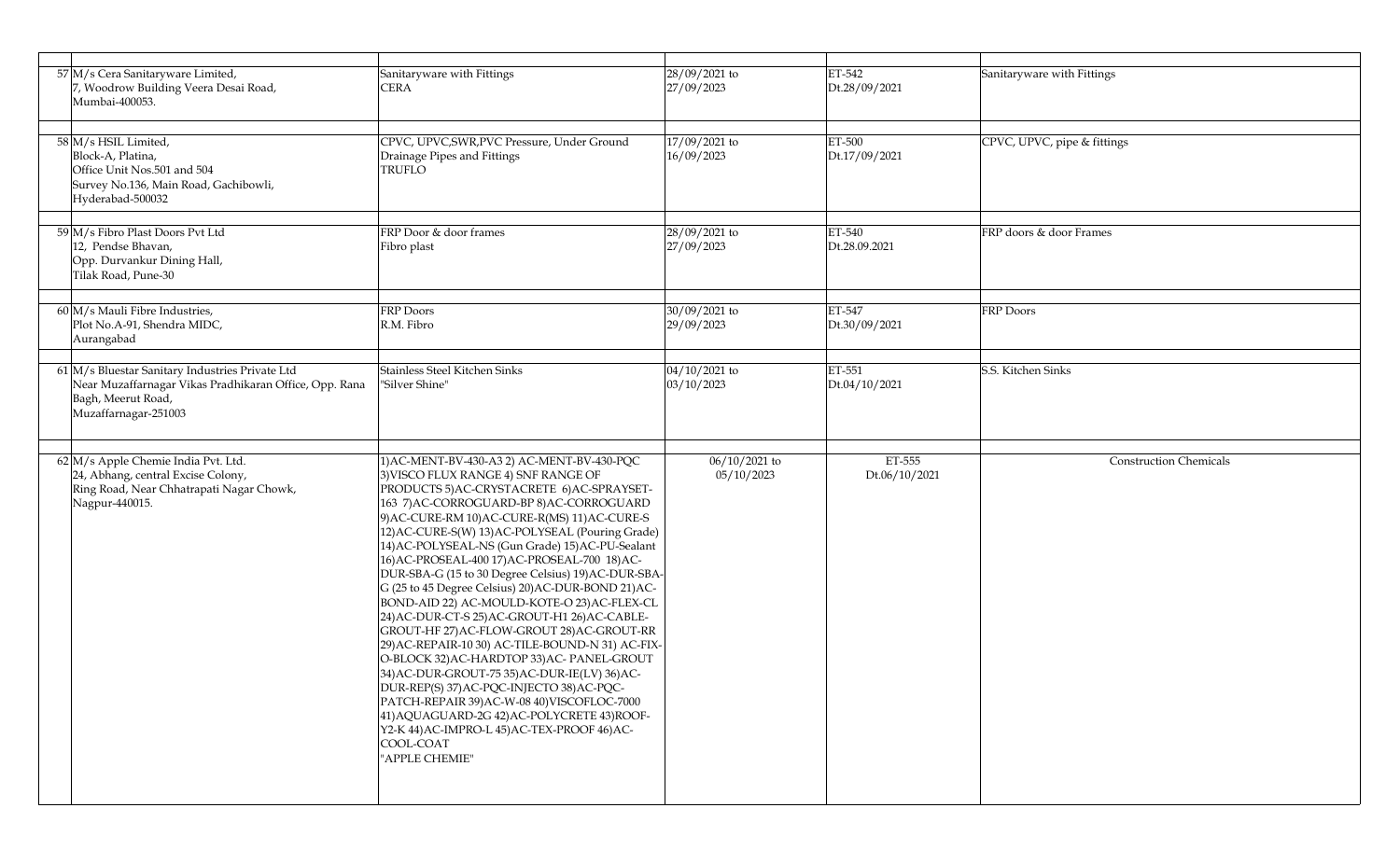| $63$ M/s Thane Steels Limited<br>14, Steel yard House,<br>S.T.Road, Carnac Bunder,<br>Mumbai-400009                                                            | <b>TMT</b> Bors<br>Fe-500,<br>Fe500D<br>Fe 550<br>Fe 550D                                                                                                   | 08/10/2021 to<br>07/10/2023   | ET-558<br>Dt.08/10/2021 | <b>TMT</b> Bors                       |
|----------------------------------------------------------------------------------------------------------------------------------------------------------------|-------------------------------------------------------------------------------------------------------------------------------------------------------------|-------------------------------|-------------------------|---------------------------------------|
| $64$ M/s Dextra India Pvt Ltd<br>215, Atrium, Tower 2,<br>Ground Floor, Unit Number-001,<br>Andheri-Kurla road, Hanuman Nagar,<br>Andheri East, Mumbai-400059. | Couplers and Rebar Threading Services                                                                                                                       | 12/10/2021 to<br>11/10/2023   | ET-563<br>Dt.12/10/2021 | Couplers and Rebar Threading Services |
| 65 M/s Jyoti India Kitchensink Pvt Ltd<br>701, Royal Grace, LMTV marg No.2,<br>Opp. PNB Bank, Dadar(E),<br>Mumbai-400014.                                      | Stainless Steel Kitchen Sinks (IS 13983:1994)<br><b>NIRALING</b>                                                                                            | $26/10/2021$ to<br>25/10/2023 | ET-579<br>Dt.26/10/2021 | Stainless Steel<br>Kitchen Sinks      |
| 66 M/s Redwop Chemicals Pvt Ltd,<br>2nd Floor, Perl Plaza, Behind<br>G.T. Seth School, Kalavad Road,<br>Rajkot-5, Gujarat.                                     | Wall Putty & Paints<br>Redwop                                                                                                                               | 26/10/2021 to<br>25/10/2023   | ET-580<br>Dt.26/10/2021 | Constraction Wall Putty & Paints      |
| 67 M/s Redwop Chemicals Pvt Ltd,<br>2nd Floor, Perl Plaza, Behind<br>G.T. Seth School, Kalavad Road,<br>Rajkot-5, Gujarat.                                     | Waterproofing products and Concrete Admixtures<br>Redwop                                                                                                    | 26/10/2021 to<br>25/10/2023   | ET-581<br>Dt.26/10/2021 | Constraction Chemicals                |
| 68 M/s Redwop Chemicals Pvt Ltd,<br>2nd Floor, Perl Plaza, Behind<br>G.T. Seth School, Kalavad Road,<br>Rajkot-5, Gujarat.                                     | Tiles Adhesives & Tile Grouts,<br>Micro Concrete & Repair Mortar,<br>Floor Hardner & Non Shrink Grout<br>Redwop                                             | $26/10/2021$ to<br>25/10/2023 | ET-582<br>Dt.26/10/2021 | Constraction Chemicals                |
| $69$ M/s Cent Metal Industries,<br>B-12, Industrial Estate,<br>Aligarh-202 001.                                                                                | Door Fittings<br>1.Brass Aldrop 12" (300 mn)<br>2 Brass Aldrop 10" (250 mn)<br>Brass Handle 6" (150 mn)<br>Brass Handle 7" (175 mn)<br><b>CENT &amp; NV</b> | 29/10/2021 to<br>28/10/2023   | ET-591<br>Dt.29/10/2021 | Door Fittings                         |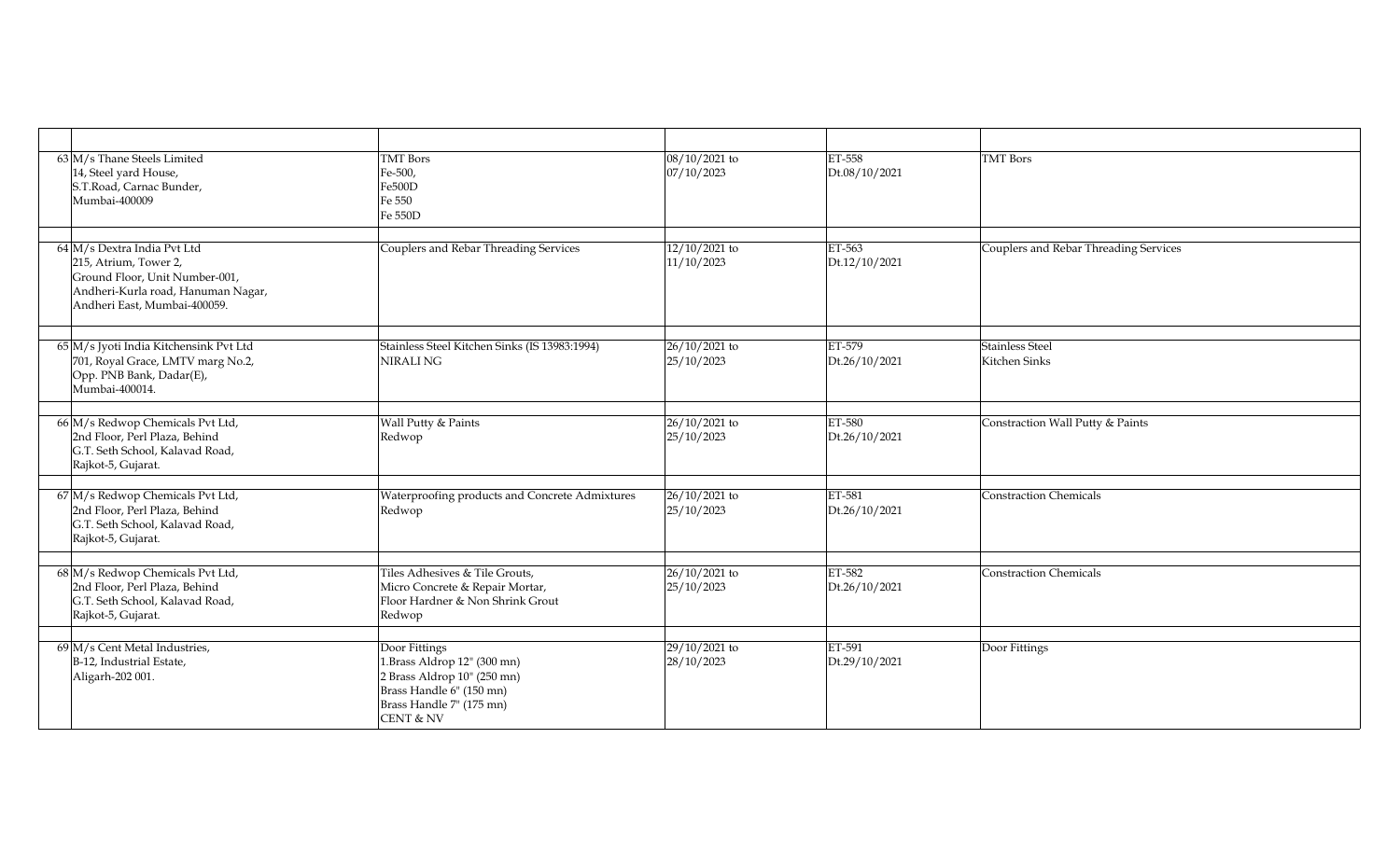| 70 M/s Hawks Paints & Coatings Pvt Ltd<br>G-14, 15, 16, Meghdoot Indl. Estate,<br>HIDIL Industrial Park, Chandansar,<br>Virar(E)-401305, Dist.Palghar. | 1) HAWKSPROOF NO.1 2) HAWKSGUARD<br>3) TEXTUREGUARD 4) REVEL 5) OVERCOAT<br>6) HYDROSEAL 7) BRITELITE 8) ABOLI 9) HAWKS<br>WALL PUTTY 10) HAWKS ACRYLIC WALL PUTTY<br>11) SURAKSHACOAT 12) HAWKSEAL-KS<br>13) HAWKSEAL SUPER 14) TILEBOND-XL<br>15) HAWKSPRIME-EXT 16) UNIVERSAL PRIMER<br>"HAWKS"                                                                | $25/11/2021$ to<br>24/11/2023 | ET-642<br>Dt.25/11/2021 | Paints & Wall Putty, Construction Chemicals                                 |
|--------------------------------------------------------------------------------------------------------------------------------------------------------|-------------------------------------------------------------------------------------------------------------------------------------------------------------------------------------------------------------------------------------------------------------------------------------------------------------------------------------------------------------------|-------------------------------|-------------------------|-----------------------------------------------------------------------------|
|                                                                                                                                                        |                                                                                                                                                                                                                                                                                                                                                                   |                               |                         |                                                                             |
| 71 M/S Desna Poly Plastic Industries,<br>No.340,Lakeshri,Bhagwanpur-247661,<br>Roorkee, Dist.-Haridwar<br>Uttarakhand.                                 | 1) CPVC Pipes and Fittings (Chlorinated Polyvinyl<br>Chloride) 2) uPVC Pipes and Fittings (Unplasticized<br>Polyvinyl Chloride) 3) SWR Pipes and Fittings<br>(Soil, Waste & Rain) 4) Upvc Column Pipes (Chlorinated<br>Polyvinyl Chloride) 5)PVC Pipes and Fittings<br>(Polyvinyl Chloride)6)HDPE Pipes (High Density<br>Polyethylene Ethylene)<br>"RAKSHA PIPES" | 29/11/2021 to<br>28/11/2023   | ET-647<br>Dt.29/11/2021 | CPVC, uPVC, PVC, SWR, Pipes and Fittings, HDPE Pipes & uPVC<br>Column Pipes |
|                                                                                                                                                        |                                                                                                                                                                                                                                                                                                                                                                   |                               |                         |                                                                             |
| 72 M/s JSW Steel Limited,<br>JSW Centre, Bandra Kurla Complex,<br>Bandra(East), Mumbai-400051.                                                         | Fe-500, Fe-550D, Fe-500S, Fe500D-CRS, Fe-550, Fe-550D, 30/11/2021 to<br>Fe550D-CRS, Fe600, Fe600-CRS Grades<br>"ISW NEOSTEEL"                                                                                                                                                                                                                                     | 29/11/2023                    | ET-650<br>Dt.30/11/2021 | <b>TMT BARS</b>                                                             |
|                                                                                                                                                        |                                                                                                                                                                                                                                                                                                                                                                   |                               |                         |                                                                             |
| 73 M/s Buildtech Blocks,<br>At post Ghot Near KD Patil Office,<br>Ghot Gaon, Taloja MIDC,<br>Navi Mumbai-410208                                        | Solid Concrete Block<br>390x190x90 mm<br>390x190x140 mm<br>390x190x190 mm                                                                                                                                                                                                                                                                                         | 30/11/2021<br>to 29/11/2023   | ET-651<br>Dt.30/11/2021 | Solid Concrete Block                                                        |
| 74 M/s Jupiter Aqua Lines Ltd.<br>D-192, Industrial Area,<br>Phase VIII-B, Mohali,<br>Chandigarh-160071                                                | Bath Fittings & Accessories, Teflon Tapes<br>"JAL" and "JALANGI"                                                                                                                                                                                                                                                                                                  | 3/12/2021<br>to 2/12/2023     | ET-656<br>Dt.3/12/2021  | Bath Fittings & Accessories Teflon Tapes                                    |
|                                                                                                                                                        |                                                                                                                                                                                                                                                                                                                                                                   |                               |                         |                                                                             |
| 75 M/s Jupiter Aqua Lines Ltd.<br>D-192, Industrial Area,<br>Phase VIII-B, Mohali,<br>Chandigarh-160071                                                | Sanitaryware, Flushing Cisterns & Seat Covers<br>"JAL"                                                                                                                                                                                                                                                                                                            | 3/12/2021<br>to 2/12/2023     | ET-657<br>Dt.3/12/2021  | Sanitaryware, Flushing Cisterns & Seat Covers                               |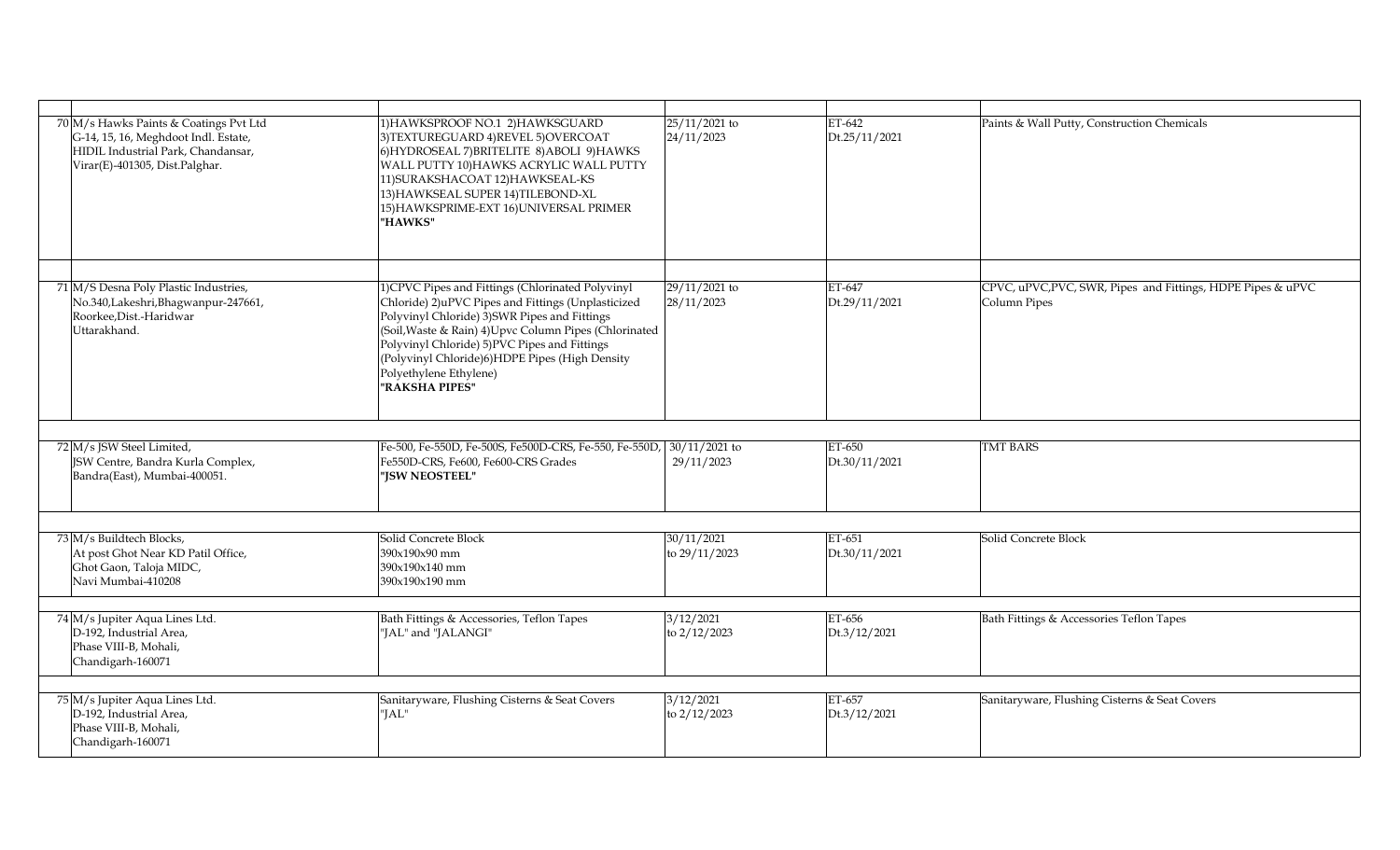| 76 M/s Brilloca Limited<br>Unit no.508, B wing,<br>Kohinoor city commercial complex,<br>Premier road, opp. Don Bosco college,<br>Off LBS Marg, Kurla,<br>Mumbai-400070. | Sanitaryware "HINDWARE"                                                                                                                                                                                                                                                                                                                                                                                                                                                                                                                                                  | 6/12/2021<br>to 5/12/2023   | ET-660<br>Dt.6/12/2021  | Sanitaryware                                                          |
|-------------------------------------------------------------------------------------------------------------------------------------------------------------------------|--------------------------------------------------------------------------------------------------------------------------------------------------------------------------------------------------------------------------------------------------------------------------------------------------------------------------------------------------------------------------------------------------------------------------------------------------------------------------------------------------------------------------------------------------------------------------|-----------------------------|-------------------------|-----------------------------------------------------------------------|
| 77 M/s Ultrafine Mineral & Admixtures Pvt. Ltd.<br>Plot No.76/1, Dongargaon,<br>Wardha Road, Nagpur(Rural)<br>Pin.441108, Maharashtra.                                  | UltraFine TM(Mineral Additive for Concrete)<br>"UltraFineTM"                                                                                                                                                                                                                                                                                                                                                                                                                                                                                                             | 9/12/2021<br>to 8/12/2023   | ET-673<br>Dt.9/12/2021  | <b>Construction Chemicals</b>                                         |
| 78 M/s ASSA ABLOY India Pvt Ltd<br>Ecostar, 12th Floor, 1204/1205,<br>Off Arey Road, Vishweshwar Nagar<br>Goregaon (East), Mumbai-400063.                               | R600 Series YALE PAINTED RIM LOCK-LATCH AND  13/12/2021<br>DEADBOLT, INSIDE THUMTURN AND INSIDE<br>INSIDE KEY REGULAR-P SERIES SIL (HSN Code<br>83013000) "ASSA ABLOY"<br>CA 5000 Series CYLINDRICAL KNOBSET-ENTRANCE-<br>60MM B/S (SSS)<br>(HSN Code 83013000) "ASSA ABLOY"<br>DC116 ASSA ABLOY SURFACE MOUNTED DOOR<br>CLOSER EN2/3/4(HSN Code 83026000) "ASSA<br>ABLOY"                                                                                                                                                                                               | to 12/12/2023               | ET-682<br>Dt.13/12/2021 | Door Fittings                                                         |
| 79 M/s Anjali Doors Pvt.Ltd.<br>Plot No.G-3/11, M.I.D.C.,<br>Indl. Area, Tarapur,<br>Boisar, Dist-Palghar,<br>Pin-401506                                                | Hollow Metal Pressed Steel Doors and Fire Rated Steel<br>Doors (FRD)<br>"ANJALI"                                                                                                                                                                                                                                                                                                                                                                                                                                                                                         | 23/12/2021<br>to 22/12/2023 | ET-713<br>Dt.23/12/2021 | Fire Doors                                                            |
| 80 M/s Texmo Pipes and Products Limited,<br>98, Bahadarpur Road,<br>Burhanpur-450331(M.P.)                                                                              | 1) CPVC Pipes and Fittings Chlorinated PolyvinyI<br>Chloride All Ranges "TEXMO"<br>2)uPVC Plumbing Pipes and Fittings Unplasticized<br>PolyvinyI Chloride All Ranges "TEXMO"<br>3) SWR PiPes and Fittings Soil, Waste & Rain All<br>Ranges"TEXMO"<br>4) Upvc Column Pipes Chorinated PolyvinyI Chloride<br>All Ranges "TEXMO"<br>5) PVC Pipes and Fittings PolyvinyI Chloride All<br>Ranges "TEXMO"<br>6) Garden Hose Pipes and Fittings PolyvinyI Chloride<br>All Ranges "TEXMO"<br>7) Hdpe Pipes and Fittings High Density Polyethylene<br>Ethylene All Ranges "TEXMO" | 23/12/2021<br>to 22/12/2023 | ET-714<br>Dt.23/12/2021 | PVC, uPVC, CPVC, HDPE, SWR, Column, Garden Hose Pipes<br>and Fittings |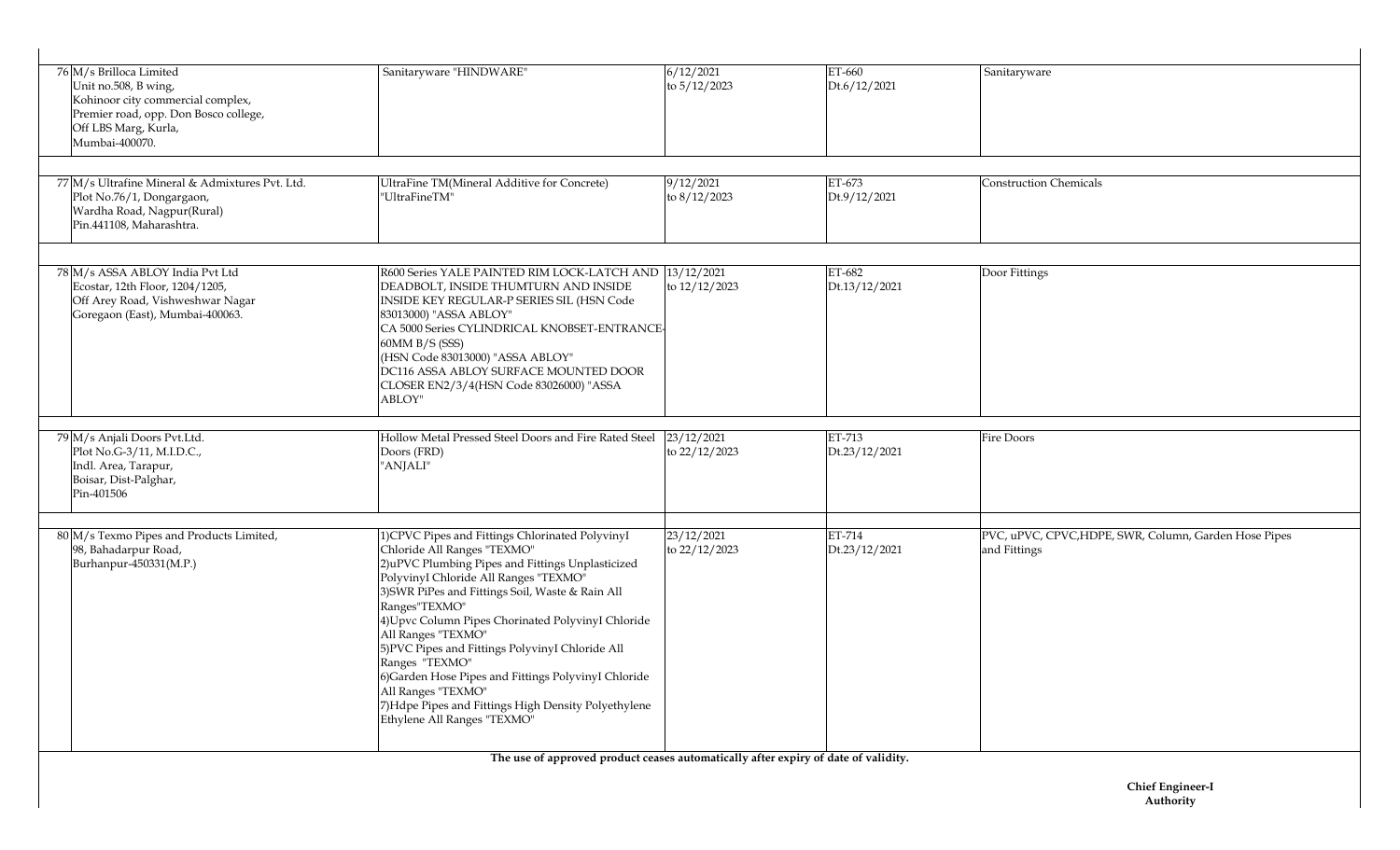|              | LIST OF APPROVED PRODUCTS (CIVIL WORKS) FOR THE YEAR 2022                                                                                    |                                                                                                                                                                                                                                                                                                                                                                                                                                                                                                                                                                                                                                      |                                   |                                       |                                                  |  |  |
|--------------|----------------------------------------------------------------------------------------------------------------------------------------------|--------------------------------------------------------------------------------------------------------------------------------------------------------------------------------------------------------------------------------------------------------------------------------------------------------------------------------------------------------------------------------------------------------------------------------------------------------------------------------------------------------------------------------------------------------------------------------------------------------------------------------------|-----------------------------------|---------------------------------------|--------------------------------------------------|--|--|
| Sr.No.       | Name of the Company/Address                                                                                                                  | Name of the Product                                                                                                                                                                                                                                                                                                                                                                                                                                                                                                                                                                                                                  | <b>Approval Period</b><br>From To | <b>Approval Letter</b><br>O. No./Date | <b>Category of Products</b>                      |  |  |
| $\mathbf{1}$ | M/S Hi Wood Plastotech,<br>Plot No. 146, APIIC Indsuatrial Park,<br>Parawada Main Road,<br>Parwada-Visakhapatnam,<br>Andhra Pradesh-531 021. | 1) PVC Doors Profiles<br>2)PVC Flush Door<br>3) UPVC Flush Door<br>4) WPC Door Frames<br>"HiTech"                                                                                                                                                                                                                                                                                                                                                                                                                                                                                                                                    | DT.13/01/2022<br>to 12/01/2024    | <b>ET-15</b><br>Dt. 13/01/2022        | <b>Flush Doors</b>                               |  |  |
| 2            | M/S Chetna Paints Pvt.Ltd.<br>303/305,3rd Floor,Shiva Plaza,<br>Opp.Tel.Exchange,L.B.S.Marg,<br>Ghatkopar(W), Mumbai-400 086<br>India.       | <b>Exterior Paint</b><br>1. Paint Aroma Dirt Resistant Exterior Paint<br>2. Paint Aroma Glitter Paint<br>3. Paint Aroma Exterior Emulsion Paint<br>4. Paint Aroma Exterior , Interior Dual Primer<br>5. Coats Textura-2 MM Texture<br>6.A-1 Supercem Waterproof Cement Paint<br><b>Interior Paint</b><br>1. Paint Aroma Interior Emulsion paint<br>2. Paint Aroma Velvet Touch paint<br>3. Rainbow Acrylic Distemper<br>4. Paint Aroma Wall Fragrance<br>5.Garbage Aroma<br>6. Paint Aroma Fragrance Artist Colour<br>Putty<br>1) Coatplast Acrylic Putty<br>2) Coats Wall Care White Cement Based Putty<br>'Chetna and Paint Aroma" | 17/01/2022<br>to $16/01/2024$     | ET-19<br>Dt. 17/01/2022               | <b>Exterior and Interior Paints</b><br>and Putty |  |  |
| 3            | M/S Jain Doors Pvt. Ltd.<br>Plot No.4, Phase-IV, HSIIDC Indl. Estate,<br>Distt.Sonipat, Kundli-131028,<br>Haryana.                           | 1. Flush Door Shutters & Laminates<br>2. Panelled Doors/Wire-Mesh Doors & Frames 3. PVC<br>Doors & Frames<br>4.FRP Doors & Frames<br>5. Fire-Doors & Frames<br>"Jain Doors Pvt.Ltd.(Woodify)".                                                                                                                                                                                                                                                                                                                                                                                                                                       | 25/01/2022<br>to 24/01/2024       | $ET-42$<br>Dt. 25/01/2022             | Doors and Frames                                 |  |  |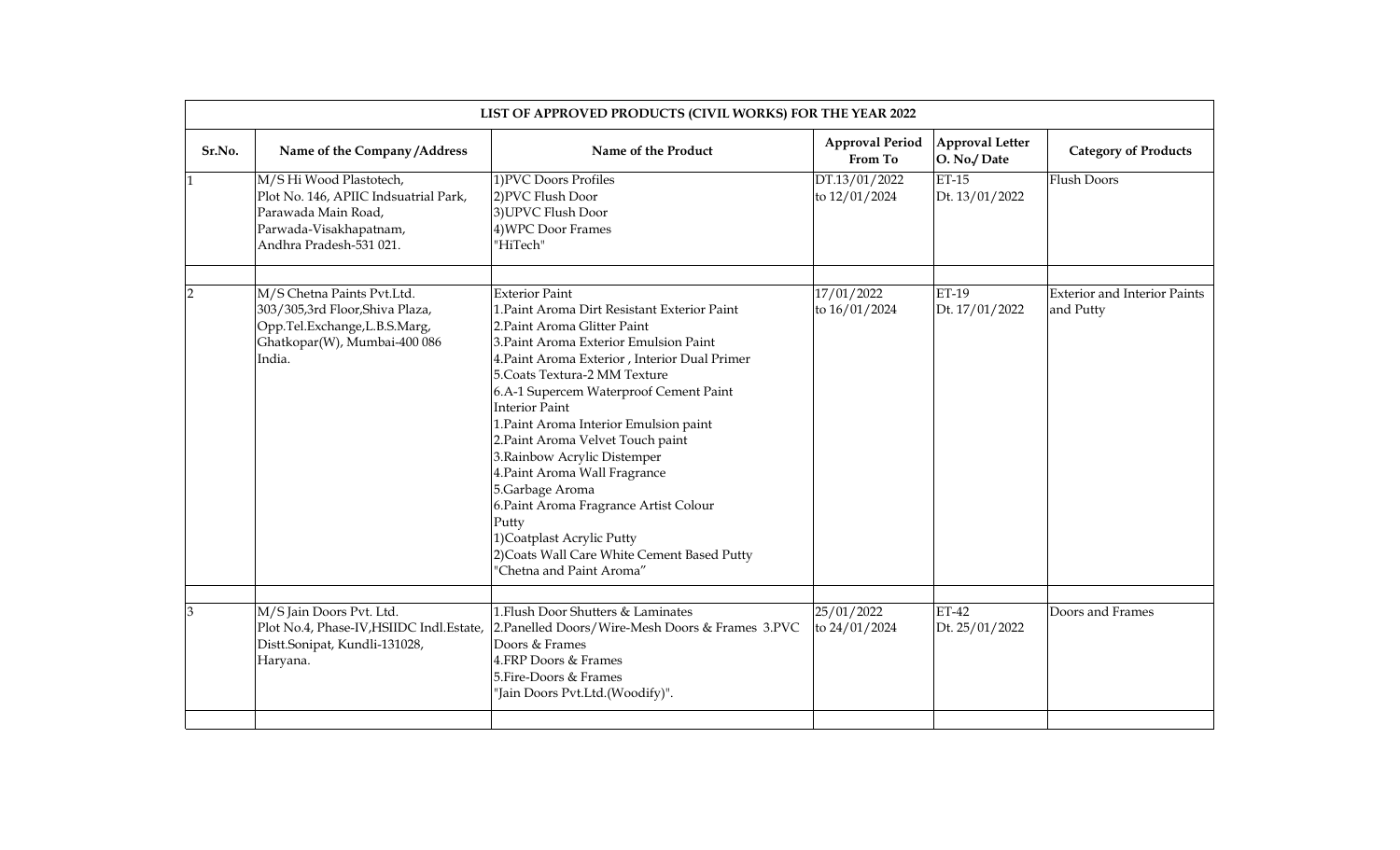| 4 | M/s. Akash Ceramics Private Limited,<br>7, Yogi Complex, 3rd Floor,<br>Opp. Drive-in-Cinema, Drive-in-Road,<br>Ahmedabad-380054, Gujrat, India. | WALL 450x300 6 DIGITAL<br><b>SERIES</b><br>WALL 300x300 8 DIGITAL<br><b>SERIES</b><br>FLOOR 600x600 4 DOUBLE<br><b>CHARGE</b><br>FLOOR 600x600 4 GVT&PGVT<br>FLOOR 600x600 4 SOLUBLE<br><b>SALT</b><br>FLOOR 600x1200 2 GVT & PGVT<br>"DAKSHINAMURTI"                                                                                                                                                                                                                                                                                                                                                                                                                                                                                                                                                                                                                                                                               | 01/02/2022<br>to 31/01/2024 | ET-53<br>Dt. 01/02/2022 | Tiles                                    |
|---|-------------------------------------------------------------------------------------------------------------------------------------------------|-------------------------------------------------------------------------------------------------------------------------------------------------------------------------------------------------------------------------------------------------------------------------------------------------------------------------------------------------------------------------------------------------------------------------------------------------------------------------------------------------------------------------------------------------------------------------------------------------------------------------------------------------------------------------------------------------------------------------------------------------------------------------------------------------------------------------------------------------------------------------------------------------------------------------------------|-----------------------------|-------------------------|------------------------------------------|
|   | M/s Kajaria Ceramics Private Limited,<br>B1-307, BOOMERANG, Chandivali<br>Farm Road,<br>Off Saki-Vihar Road, Andheri(East),<br>Mumbai-400 072.  | Polished Vitrified Tiles,<br>Heavy Duty Parking Tiles, and<br>Ceramics Wall Tiles<br>"KAJARIA"                                                                                                                                                                                                                                                                                                                                                                                                                                                                                                                                                                                                                                                                                                                                                                                                                                      | 03/02/2022<br>to 02/02/2024 | ET-60<br>Dt. 03/02/2022 | Tiles                                    |
|   | M/s Kothari Agritech Pvt.Ltd.<br>185 to 193, Chandramauli Industrial<br>Corporation<br>Co-Operative Estate, Mohol-413213,<br>Solapur(MH).       | 1.PVC Pipes & Fittings<br>Unplasticized PVC pipes for potable water supplies as<br>per IS 4985:2000<br>2.HDPE Pipes & Fittings<br>High Density Polyethylene pipes for potable water<br>supply as per IS 4984:2016<br>3. MDPE Pipes & Compression Fittings Medium<br>Density Polyethylene pipes for potable water supply as<br>per ISO 4427-2<br>4.SWR Pipes & Fittings Unplasticized Polyvinyl<br>Chloride(PVC-U) pipes for Soil and Waste Discharge<br>System Inside and Outside Building including<br>Ventilation and Rainwater System as per IS 13592:2013<br>5. Column Pipes Column Pipe Systems<br><b>6.UPVC ASTM Pipes</b><br>& Fittings American Society for Testing and<br>Materials(ASTM) Polyvinyl Chloride PVC(Plastic)<br>Pipes, As Per IS D-1785<br>8.UDS Pipes & Fittings<br>Underground Drainage Piping System & Fittings<br>9.CPVC Pipes & Fittings Chlorinated Polyvinyl<br>Chloride Pipes & Fittings<br>"KOTHARI" | 08/02/2022<br>to 07/02/2024 | ET-17<br>Dt. 08/02/2022 | CPVC, Upvc, SWR, UDS<br>pipes & fittings |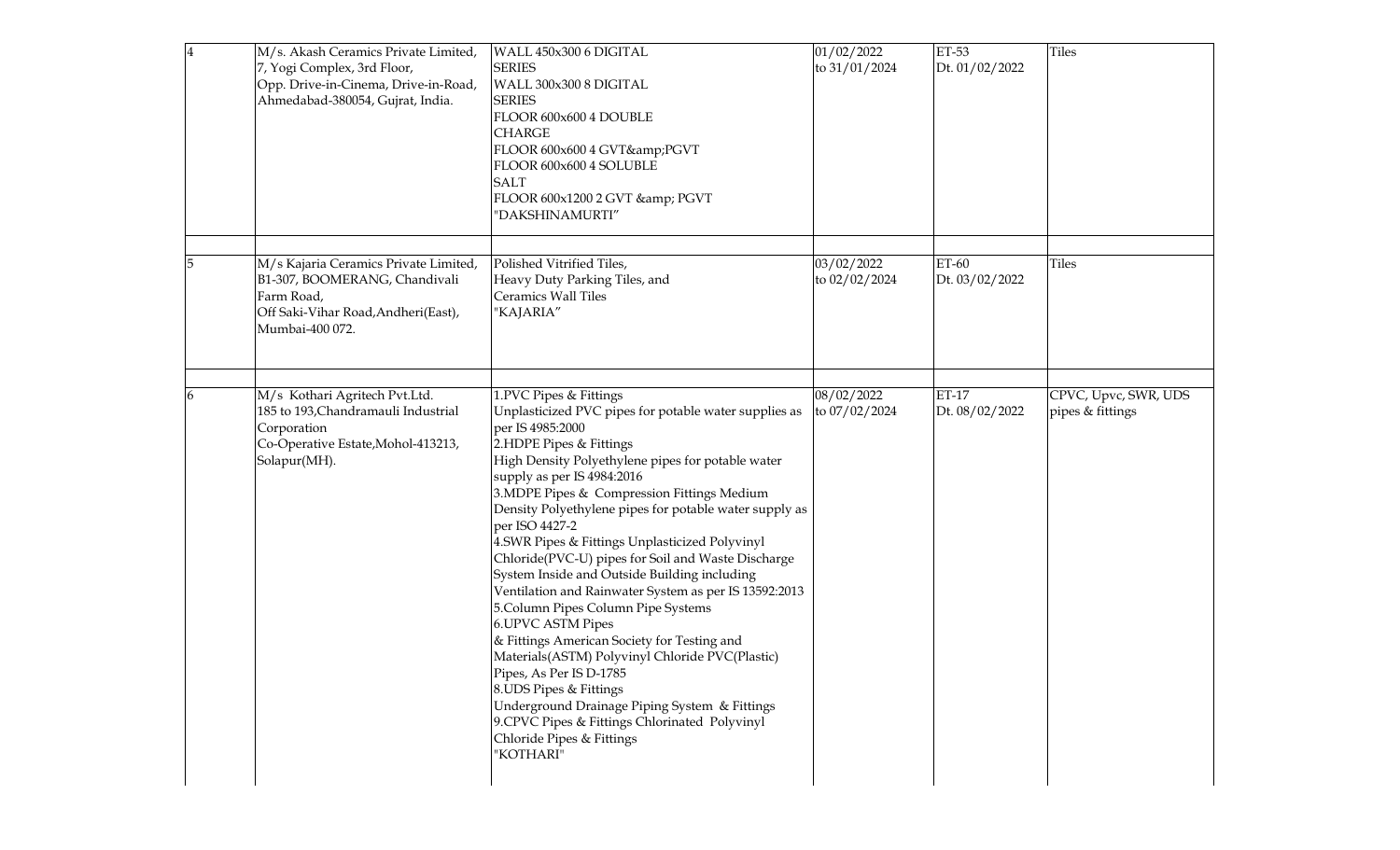| 7 | M/S Prism Johnson Limited<br>(H.R. Johnson(India) division)<br>Shop No.5, Ground Floor and<br>Mezzanine Floor, Cosmos Jewels,<br>Solitaire Building, Near D-Mart,<br>AnandNagar, Ghodbunder Road,<br>Thane(W)-400615, Maharashtra. | Sanitary ware<br>Omni suites Couple closets<br>Wall hung and Seat Covers EWC<br>Orissa pan Dual & single flush tanks<br>Concealed flush tanks<br>Vanity wash basins<br>Wall hung wash Basins Urinals<br>Single lever conc. Divertor<br>Bath spout 2 in 1, & 3 in 1 Wall mixers<br>Basin Mixers Pillar cocks & Wall Mixers<br>Faucets / CP Fittings<br>Bib cock, Long nose,/ Long body bib cock, 2 in 1 bib<br>cock, elbow Clinical Taps, Foot Operated Taps,<br>Pressmatic Taps, Jet Spray<br>Angle cock<br>Sink cock<br>Conc. Stop cock<br>Flush valve<br>Jet spray<br>O/H Shower with arm & hand shower<br>Conc. Flush valve<br>Allied accessories<br>Bath Towel Rod, Rack, Paper Holder Etc.<br>"JOHNSON BATHROOMS." | 16/02/2022<br>to 15/02/2024 | $ET-80$<br>Dt. 16/02/2022      | Sanitary ware, Faucets and<br>C.P. Fittings |
|---|------------------------------------------------------------------------------------------------------------------------------------------------------------------------------------------------------------------------------------|-------------------------------------------------------------------------------------------------------------------------------------------------------------------------------------------------------------------------------------------------------------------------------------------------------------------------------------------------------------------------------------------------------------------------------------------------------------------------------------------------------------------------------------------------------------------------------------------------------------------------------------------------------------------------------------------------------------------------|-----------------------------|--------------------------------|---------------------------------------------|
| 8 | M/S Stylam Industries.Limited,<br>SCO 14, Sector 7C, Madhya Marg,<br>Chandigarh(INDIA)-160019.                                                                                                                                     | Stylam Laminates, Stylam HPL<br>Cubicles(Cuboid), Stylam EWC(Fasia), Stylam Compact to 17/02/2024<br>"STYLAM"                                                                                                                                                                                                                                                                                                                                                                                                                                                                                                                                                                                                           | 18/02/2022                  | $ET-85$<br>Dt. 18/02/2022      | Laminates amd compact<br><b>Boards</b>      |
| 9 | M/s. Jaquar & Company Pvt. Ltd.<br>5th Floor, Chheda Arcade,<br>A-1, Khira Nagar, S.V. Road,<br>Santacruz (West), Mumbai - 400 054                                                                                                 | C.P. Bath fittings & Sanitary fittings<br>JAQUAR & ESSCO                                                                                                                                                                                                                                                                                                                                                                                                                                                                                                                                                                                                                                                                | 18/02/2022<br>to 17/02/2024 | <b>ET-86</b><br>Dt. 18/02/2022 | C.P. Bath & Sanitary<br>Fittings            |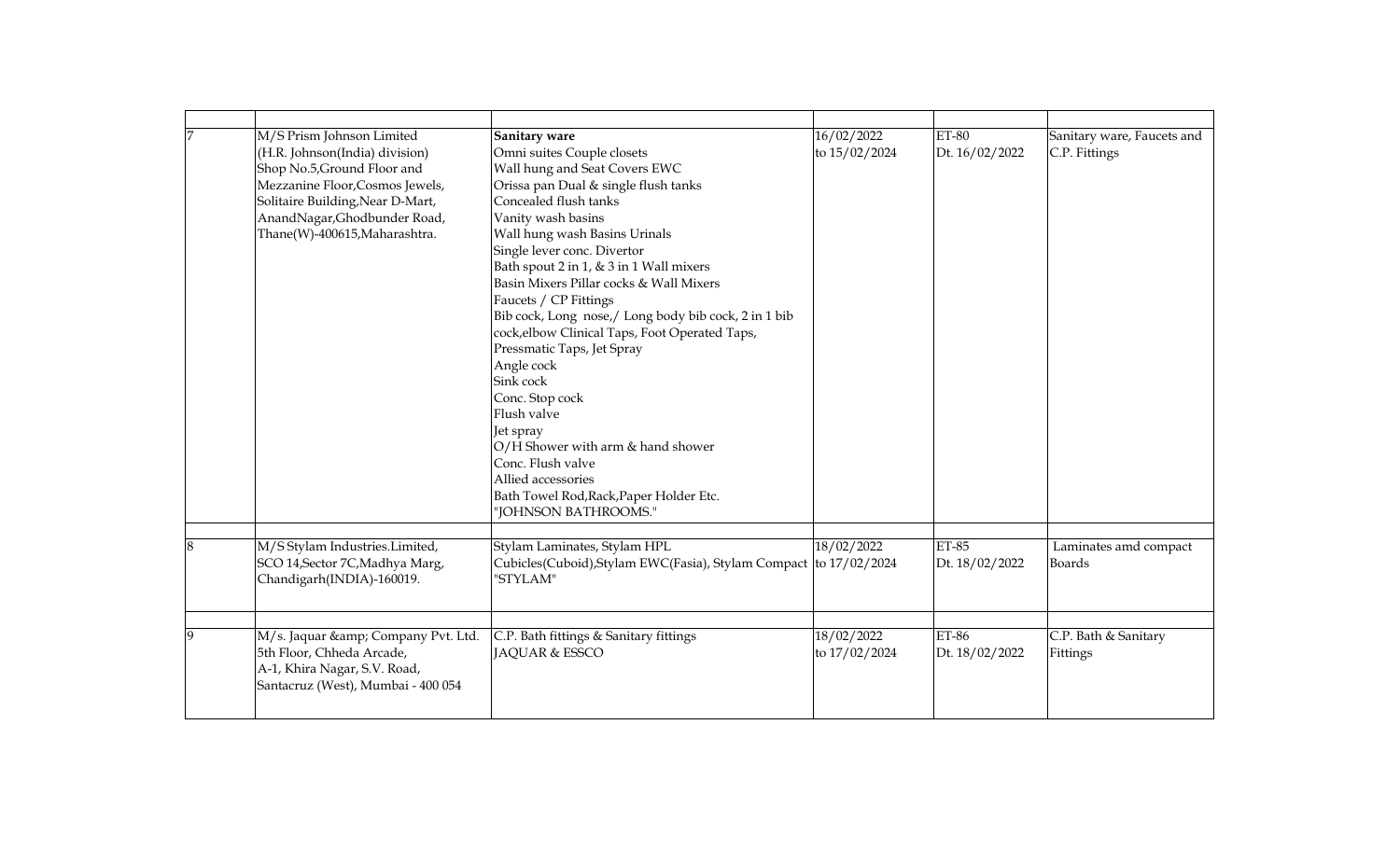| 10 | M/S Marmo Solutions Pvt.Ltd.<br>WHS 1/18, 2nd Floor, Kirti Nagar,<br>Near Richi Rich Banquet Hall,<br>New Delhi-110 015.               | Marmo Cem<br>Marmo Tile Marmo Flex Eco<br>Marmo Flex Marmo Flex T<br>Marmo Flex S Marmo Flex S1<br>Marmo Flex W with Can<br>Marmo Stic-T Marmot Poxy L<br>Marmo SBR-47 Marmo Poxy Gel<br>Marmo Mastic<br>"MARMO"                           | 21/02/2022<br>to 20/02/2024 | <b>ET-93</b><br>Dt. 21/02/2022 | <b>Construition Chemicals</b> |
|----|----------------------------------------------------------------------------------------------------------------------------------------|--------------------------------------------------------------------------------------------------------------------------------------------------------------------------------------------------------------------------------------------|-----------------------------|--------------------------------|-------------------------------|
|    |                                                                                                                                        |                                                                                                                                                                                                                                            |                             |                                |                               |
| 11 | M/s Bothara Agro Equipments Private<br>Limited<br>Bothara Compound,<br>Industrial estate,<br>Nagar-Pune road,<br>Ahmednagar- 414005.   | SWR Pipes for Soil And Waste Dicharge<br>System<br>"PARAS"                                                                                                                                                                                 | 23/02/2022<br>to 22/02/2024 | <b>ET-95</b><br>Dt. 23/02/2022 | <b>SWR Pipes</b>              |
| 12 | M/S Eastern Petroleum Pvt.Ltd.                                                                                                         | Shuttering Oil and                                                                                                                                                                                                                         | 24/02/2022                  | <b>ET-99</b>                   | Shuttering Oil and Grease     |
|    | Unit No.1, Riddhi Siddhi,<br>(Sion Trombay Road), Chembur,<br>Mumbai-71.                                                               | <b>Shuttering Grease</b><br>"Eastto"                                                                                                                                                                                                       | to 23/02/2024               | Dt. 24/02/2022                 |                               |
|    |                                                                                                                                        |                                                                                                                                                                                                                                            |                             |                                |                               |
| 13 | M/S Aparna Enterprises Limited,<br>8-2-293/82/A, Plot No.1214, Road<br>No.60,<br>Jubilee Hills, Hyderabad-500 033,<br>Teangana, India. | GVT, PGVT Double Charge Tiles<br>1. Glazed Vitrified Tiles (GVT) 600x600,1200x600<br>2. Polished Glazed Vitrified Tiles (PGVT)<br>600x600,1200x600<br>3. Double Charged Vitrified Tiles (DC)<br>600x600,800x800,1200x800<br>"Vitero Tiles" | 03/03/2022<br>to 02/03/2024 | ET-111<br>Dt. 03/03/2022       | Vitrified tiles               |
|    |                                                                                                                                        |                                                                                                                                                                                                                                            |                             |                                |                               |
| 14 | M/s Aparna Enterprises Ltd.<br>8-2-293/82/A, Plot No.1214, Road<br>No.60,<br>Jubilee Hills, Hyderabad-500 033,                         | Profiles UPVC doors & windows<br>"OKOTECH"                                                                                                                                                                                                 | 03/03/2022<br>to 02/03/2024 | ET-112<br>Dt. 03/03/2022       | PVC droors & windows          |
|    |                                                                                                                                        |                                                                                                                                                                                                                                            |                             |                                |                               |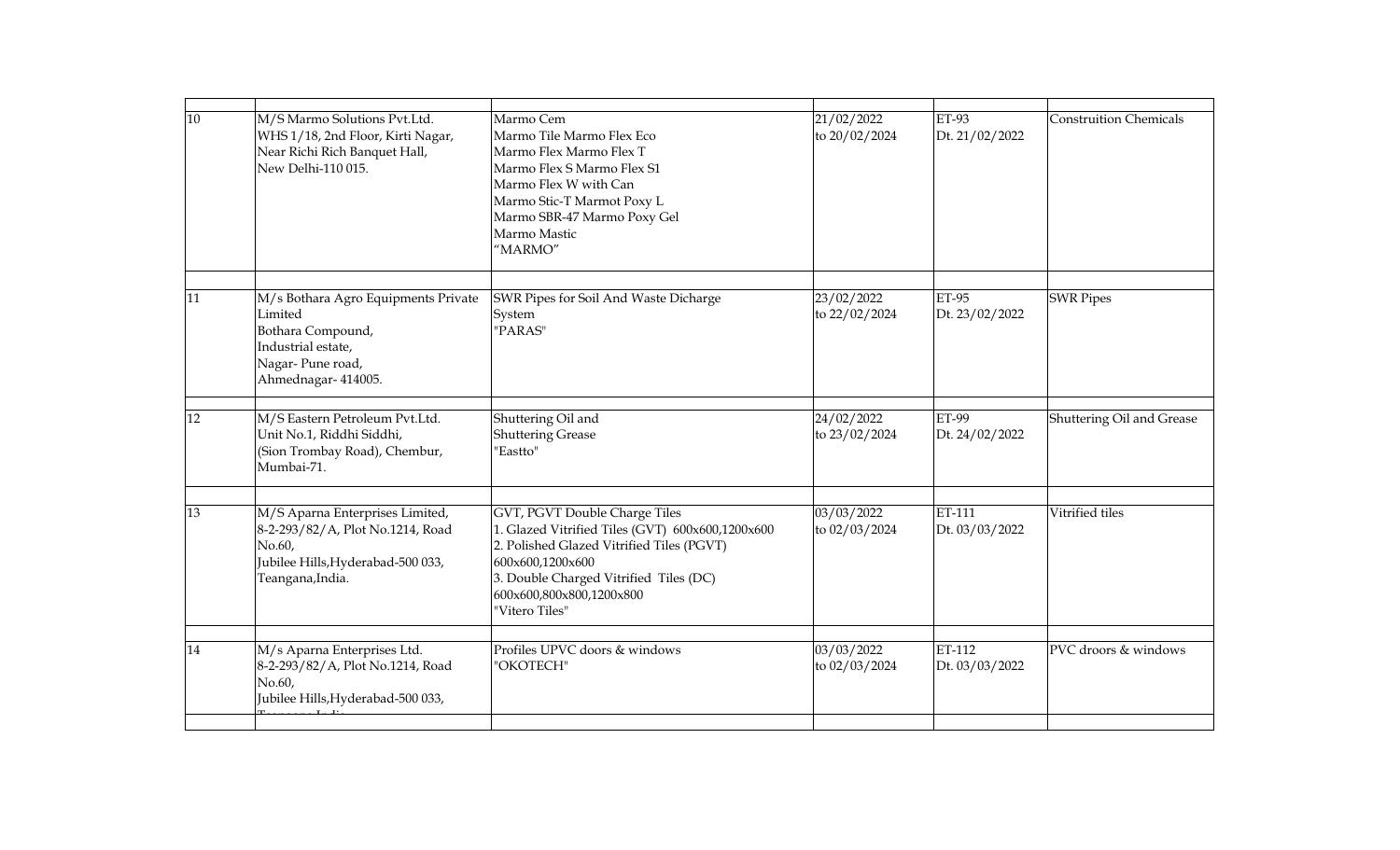| 15 | M/S Ambani Vitrified Pvt.Ltd.                                                | 1.Glazed Vitrified Tiles and Polished Glazed Vitrified | 07/03/2022    | ET-118        | Vitrsfied and Ceramic Tiles |
|----|------------------------------------------------------------------------------|--------------------------------------------------------|---------------|---------------|-----------------------------|
|    | Survey No.143 P1/P1,                                                         | Tiles                                                  | to 06/03/2024 | Dt.07/03/2022 |                             |
|    | Morbi Charadva Road, Unchi Mandal,                                           | Sizes 300*600,600*600,800*800,198*1200,                |               |               |                             |
|    | Morbi-363 642, Gujrat, India.                                                | 298*1200                                               |               |               |                             |
|    |                                                                              | Thickness: 9 mm & 10.50 mm                             |               |               |                             |
|    |                                                                              | 2. Double Charged Vitrified Tiles                      |               |               |                             |
|    |                                                                              | Sizes 600*600, 800*800                                 |               |               |                             |
|    |                                                                              | Thickness: 9 mm                                        |               |               |                             |
|    |                                                                              | 3.Soluble Salt Vitrified/Porcelain Tiles               |               |               |                             |
|    |                                                                              | Size 600*600,                                          |               |               |                             |
|    |                                                                              | Thickness: 9 mm                                        |               |               |                             |
|    |                                                                              | 4. Colour Body Vitrified Tiles                         |               |               |                             |
|    |                                                                              | Size 300*600,600*600,600*1200                          |               |               |                             |
|    |                                                                              | Thickness: 9 mm                                        |               |               |                             |
|    |                                                                              | 5. Full Body Vitrified Tiles                           |               |               |                             |
|    |                                                                              | Size 300*600,600*600,600*1200                          |               |               |                             |
|    |                                                                              | Thickness: 9 mm, 12 mm, 14 mm                          |               |               |                             |
|    |                                                                              | 6. Wall Tiles- Ceramic body                            |               |               |                             |
|    |                                                                              | Size 250*375,300*450,300*600                           |               |               |                             |
|    |                                                                              | Thickness: 7 mm,8 mm                                   |               |               |                             |
|    |                                                                              | 7.Slim Glazed Vitrified Tiles                          |               |               |                             |
|    |                                                                              | Size 600*1200                                          |               |               |                             |
|    |                                                                              | Thickness: 6 mm                                        |               |               |                             |
|    |                                                                              | 8. Anti Skid Vitrified Tiles-R11 Rating                |               |               |                             |
|    |                                                                              | Size 600*1200                                          |               |               |                             |
|    |                                                                              | Thickness: 10.50 mm                                    |               |               |                             |
|    |                                                                              | 9. Gorilla Polished Glazed Vitrified Tile              |               |               |                             |
|    |                                                                              | Size 300*600,600*600,600*1200                          |               |               |                             |
|    |                                                                              | Thickness: 9 mm, 10.5 mm                               |               |               |                             |
|    |                                                                              | "Vitrified Tiles and Ceramic Tiles"                    |               |               |                             |
|    |                                                                              |                                                        |               |               |                             |
| 16 | M/s Walplast Products Pvt Ltd.                                               | 1. Buildwell/Home sure Wall Putty                      | 09/03/2022    | ET-123        | wall putty & ReadyMix       |
|    | Rainbow Building, Plot No.13, Sector-24, 2. Buildwell/Home sure Coarse Putty |                                                        | to 08/03/2024 | Dt.09/03/2022 | plaster                     |
|    | Mumbai Pune Highway service Road,                                            | 3. Buildwell/Home sure Colour Putty                    |               |               |                             |
|    | Turbhe, Navi Mumbai-400705                                                   | 4. Buildwell/Home sure Premium Wall Putty              |               |               |                             |
|    |                                                                              | 5. Buildwell/Home sure Tile Adhesive                   |               |               |                             |
|    |                                                                              | 6.Buildwell/Home sure Texture                          |               |               |                             |
|    |                                                                              | 7.Buildwell/Ready-Mix Plaster                          |               |               |                             |
|    |                                                                              | 8.Buildwell/Block Jointing Mortar                      |               |               |                             |
|    |                                                                              | 9. Buildwell/Home sure Gypsum Plaster                  |               |               |                             |
|    |                                                                              | 10. Buildwell/Home sure Quick Bond                     |               |               |                             |
|    |                                                                              | 11.Buildwell/Micro Concrete                            |               |               |                             |
|    |                                                                              | 12. Buildwell/Repair Mortar (Polymer mortar)           |               |               |                             |
|    |                                                                              | 13. Plasto Proof(Cement Primer)                        |               |               |                             |
|    |                                                                              | <b>Walplast Products</b>                               |               |               |                             |
|    |                                                                              |                                                        |               |               |                             |
|    |                                                                              |                                                        |               |               |                             |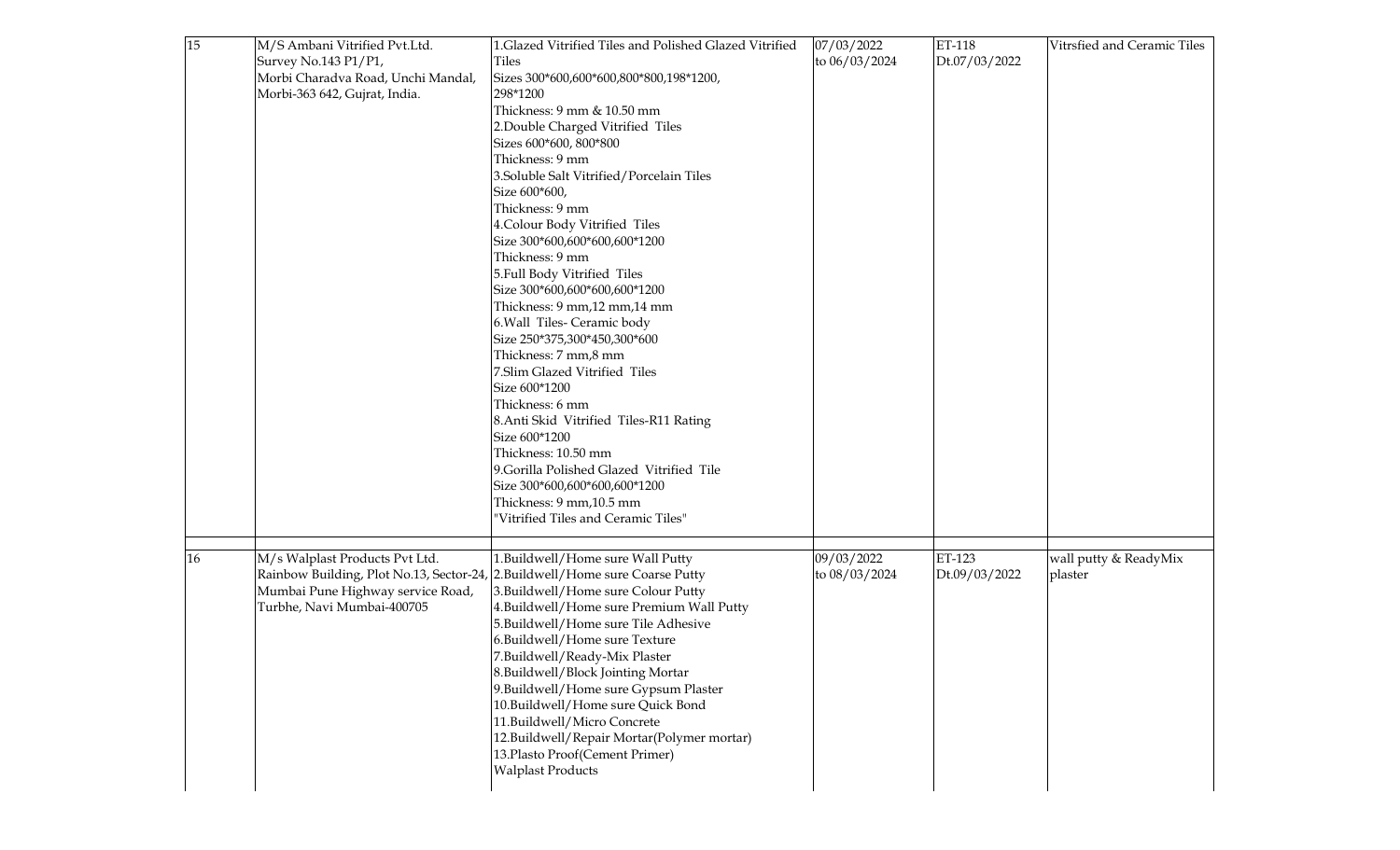| 17 | M/S Arya Steels Rolling(India) Private<br>Limited,<br>Plot No.B-6, Five Star M.I.D.C.,<br>Kagal, Dist. Kolhapur-416 236.    | Fe-500, Fe-500D, Fe-550 8 mm to 32 mm TMT BARS<br>"SHIRDI TMT BARS"                                                                                                                                             | 01/04/2022<br>to 31/03/2024 | ET-146<br>Dt.01/04/2022 | <b>TMT</b> Bar                                    |
|----|-----------------------------------------------------------------------------------------------------------------------------|-----------------------------------------------------------------------------------------------------------------------------------------------------------------------------------------------------------------|-----------------------------|-------------------------|---------------------------------------------------|
| 18 | M/S Jalna Siddhivinayak Alloys Pvt.<br>Limited,<br>C-4/1/1,C-4/1/2,P-9 & C-53,<br>Addl.MIDC Area, Jalna-431203,<br>India.   | Fe-500, 500D, 550 Fe-550D 8 mm to 32 mm TMT BARS<br>"ROOPAM STEELS"                                                                                                                                             | 01/04/2022<br>to 31/03/2024 | ET-144<br>Dt.01/04/2022 | TMT Bar                                           |
| 19 | M/s. MYK Arment Pvt. Ltd.<br>8-2-703/A, 3rd floor, Leela Gopal<br>Towers<br>Road no 12, Banjara Hills,<br>Hydrabad-500 034. | <b>Construction Chemicals</b><br>"MYK Arment"                                                                                                                                                                   | 05/04/2022<br>to 04/04/2024 | ET-155<br>Dt.05/04/2022 | <b>Construction Chemicals</b>                     |
| 20 | M/s Jay Tulja Bhavani Fibre Door<br>Works<br>Sector A, Plot no -PAP I/2,<br>SENDRA M.I.D.C.<br>Aurangabad -431001.          | Laminate door and Aluminium Window sections<br>"JAY TULJA BHAVANI"                                                                                                                                              | 06/04/2022<br>to 05/04/2024 | ET-160<br>Dt.06/04/2022 | Laminate door and<br>Aluminium Window<br>sections |
| 21 | M/s. NITCO Limited,<br>NITCO House, Sheth Govindram<br>Jolly Marg, Kanjur Marg(E).<br>Mumbai-400 242                        | 1. WALL CERAMIC 450x300 DADO<br>2. CERAMIC 300x300 FLOORING<br>3. SOLUBLE SALT 600x600 MAIN FLOORING<br>4. DOUBLE CHARGE 600x600 MAIN FLOORING<br>(HIG)<br>5. WALL CERAMIC KITCHEN DADO 450x300 DADO<br>"NITCO" | 08/04/2022<br>to 07/04/2024 | ET-169<br>Dt.08/04/2022 | Ceramic Wall & Flooring<br>tiles                  |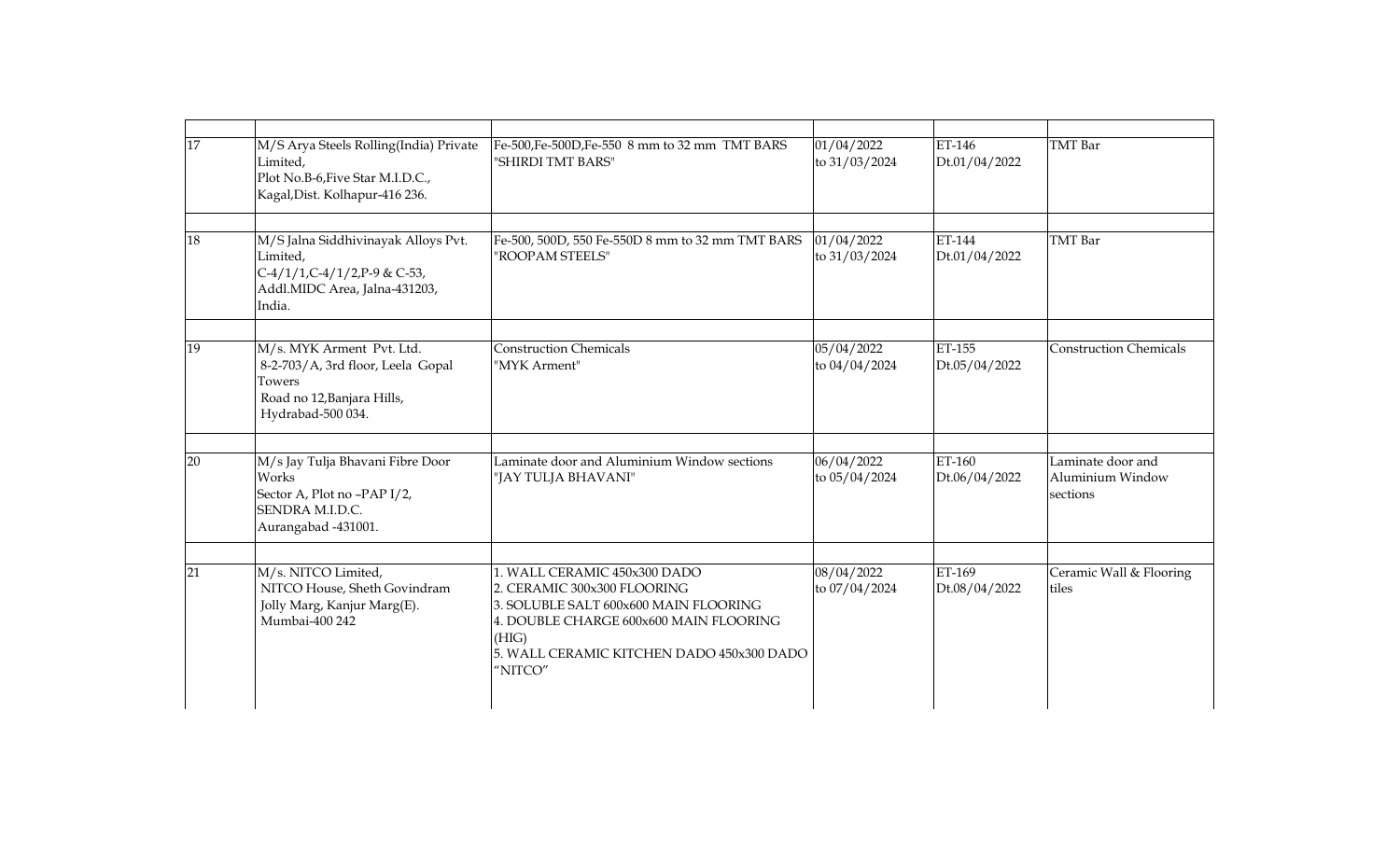| 22 | M/S Radha Smelters Private Limited<br>Corporate Office , 4th Floor, Mahaveer<br>Radiance,<br>Opp:Kavuri Hills water Tank,<br>Pillar Number:1708, Madhapur,<br>Hyderabad-500081. | Tmt Bars FE 550 Fe-550D LRF & Fe-550D CRS<br>"RADHA TMT"                                                                                                                                                                                                                                                                                        | 19/04/2022<br>to 18/04/2024 | ET-179<br>Dt.19/04/2022 | Rainforement Steel Bars<br>Tmt       |
|----|---------------------------------------------------------------------------------------------------------------------------------------------------------------------------------|-------------------------------------------------------------------------------------------------------------------------------------------------------------------------------------------------------------------------------------------------------------------------------------------------------------------------------------------------|-----------------------------|-------------------------|--------------------------------------|
| 23 | M/S Vardhaman Enterprises<br>34-L, Industrial Estate, Digiiana,<br>Jammu-180010.                                                                                                | 1 C P Bathroom Fittings and accessories<br>2 Brass Bib Taps and Stop Valves<br>3 Shower rose Chromium Plated(Swivel Type)<br>4 PTMT Taps & Accessories<br>5 Float Valves<br>6 Non Return valves/Butterfly Valve/Check<br>Valve/Gate Globe Valves<br>7 Flushing Cistern & Toilet Cover<br>'JAINKO"                                               | 20/04/2022<br>to 19/04/2024 | ET-180<br>Dt.20/04/2022 | CP Bathroom Fittings&<br>Accossories |
|    |                                                                                                                                                                                 |                                                                                                                                                                                                                                                                                                                                                 |                             |                         |                                      |
| 24 | M/S Finolex Industries Limited,<br>Gat.No.399, Village urse, Tal.Maval,<br>Dist.Pune - 410 506,                                                                                 | Pipes & Fittings<br>"FINOLEX"                                                                                                                                                                                                                                                                                                                   | 25/04/2022<br>to 24/04/2024 | ET-187<br>Dt.25/04/2022 | PVC & CVPC Pipe &<br>fittings        |
| 25 | M/S Astral Limited,<br>207/1, Astral House, B/h Rajpath Club,<br>Off.S.G.Highway,<br>Ahmedabad-380059                                                                           | PVC pipes & Fitting<br>1.CPVC pipes and fittings as per IS:15778 CPVC Pro<br>2.HDPE Pipes as per IS:4894<br><b>HDPE Pro</b><br>3. SWR Pipes as per IS:13592 and fittings as per IS:14735<br>Drain Master<br>4.uPVC Pipes as per IS:4985 and fittings as per IS:7834<br>Aqua Safe<br>5.uPVC Pipes for domestic water supply Aquarius<br>"ASTRAL" | 26/04/2022<br>to 25/04/2024 | ET-189<br>Dt.26/04/2022 | PVC pipes & Fitting                  |
|    |                                                                                                                                                                                 |                                                                                                                                                                                                                                                                                                                                                 |                             |                         |                                      |
| 26 | M/S Krishna Auto Industries,<br>C-31, Industrial Focal point,<br>Jalndhar-144012.                                                                                               | Ductile Pipe & Fittings                                                                                                                                                                                                                                                                                                                         | 26/04/2022<br>to 25/04/2024 | ET-190<br>Dt.26/04/2022 | Ductile Pipe & Fittings              |
|    |                                                                                                                                                                                 |                                                                                                                                                                                                                                                                                                                                                 |                             |                         |                                      |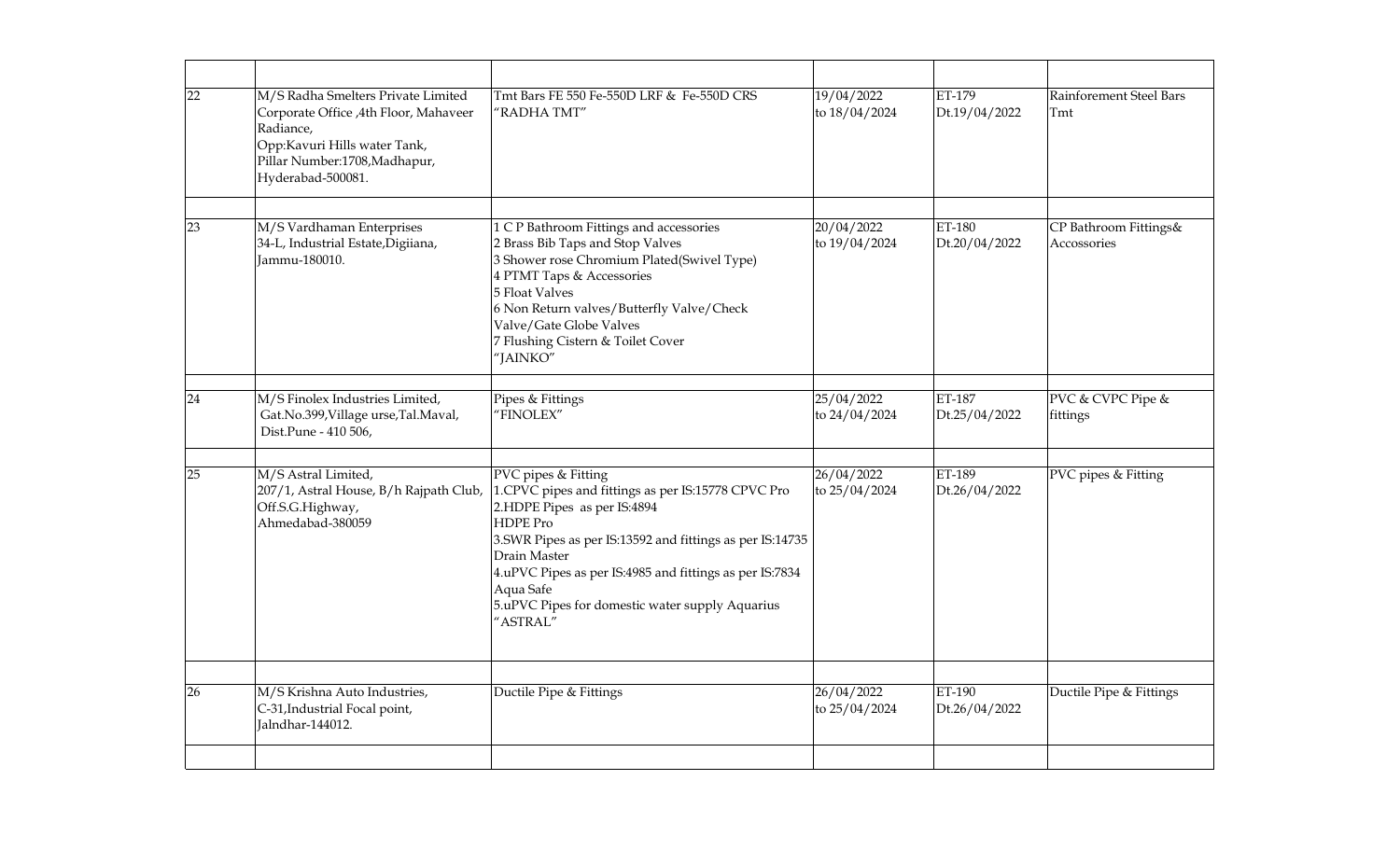| 27 | M/S The India Cements Limited,<br>102,1st Floor Swastik Chambers,<br>Sion-Trombay Road, Chembur(E),<br>Mumbai-400071                                           | OPC 53 Grade Cement and PPC Cement<br>'Coromandel"                                                                                                                                                                   | 09/05/2022<br>to 08/05/2024   | ET-227<br>Dt.09/05/2022 | Cement                                   |
|----|----------------------------------------------------------------------------------------------------------------------------------------------------------------|----------------------------------------------------------------------------------------------------------------------------------------------------------------------------------------------------------------------|-------------------------------|-------------------------|------------------------------------------|
| 28 | M/S R C Plasto Tanks & Pipes Pvt. Ltd.<br>Plot No.D/2-A, Hingna MIDC,<br>Industrial Area, Nagpur-440 028.                                                      | LLDPE/HDPE Water Tank, UPVC Pipe &<br>Fittings, CPVC Pipe & Fittings and HDPE Pipe<br>'PLASTO"                                                                                                                       | 11/05/2022<br>to 10/05/2024   | ET-233<br>Dt.11/05/2022 | CPVC Pipe & Fittings<br><b>HDPE</b> Tank |
| 29 | M/S Toshali Cements Pvt.Ltd.,<br>Plot No.385, Sai Bhavan, 1st Floor,<br>Near Koel Campus KIIT, Patia,<br>Bhubaneswar.                                          | <b>Ultrafine GGBS</b><br>'Toshali Nanofine"                                                                                                                                                                          | 13/05/2022<br>to 12/05/2024   | ET-239<br>Dt.13/05/2022 | <b>Construction Chemicals</b>            |
| 30 | M/S Somany Ceramics Limited,<br>401 to 408, Bonanza Building,<br>Sahar Plaza, Next to Kohinoor Hotel,<br>Andheri-Kurla Road, Andheri(East),<br>Mumbai-400 059. | Ceramic Wall Tiles, Ceramic Floor Tile, Polish/Matt<br>Full Body Vitrified Tiles, GVT- Polished/Matt,<br>Porcelain Tile, Durastone- Full Body Tiles, Parking Tile<br>& Adhesive<br>'SOMANY"                          | 17/05/2022<br>to $16/05/2024$ | ET-253<br>Dt.17/05/2022 | Ceramic Vitrified Tiles                  |
| 31 | M/S Shri Karvir Nivassini<br>Mahalaxmi Ispat Pvt.ltd.,<br>A-6, MIDC, Gokul Shirgaon,<br>Kolhapur-416 234.                                                      | TMT Bars, Grade: FE-500, Size: 08 mm, 10 mm, 12 mm, 20/05/2022<br>16 mm, 20 mm, 25 mm, 32 mm"<br>'MHLAXMI"                                                                                                           | to 19/05/2024                 | ET-264<br>Dt.20/05/2022 | <b>TMT</b> Bars                          |
| 32 | M/S Tirupati Plastomatics Pvt.Ltd.<br>F-543, Road No. 6-D, V.K.I. Area,<br>Jaipur 302013.                                                                      | Double wall Corrugated HDPE Pipe<br>1) For Sewerage and drainage application under<br>IS:16098 Part-II<br>2) For Electrical Conduit application under<br>IS:16205(Earlier IS:14390 Part-II)<br><b>GEMINI PIPES</b> " | 23/05/2022<br>to 22/05/2024   | ET-266<br>Dt.23/05/2022 | CPVC & rp VC pipes &<br>fittings         |
| 33 | M/S Gujrat Aluminium Extrusions<br>Pvt.Ltd.<br>82, G.I.D.C., Makarpura Indul.Estate,<br>Vadodara-390 010<br>Gujarat, INDIA                                     | Aluminium Extruded Profile                                                                                                                                                                                           | 23/05/2022<br>to 22/05/2024   | ET-275<br>Dt.23/05/2022 | Aluminium Extruded<br>Profile            |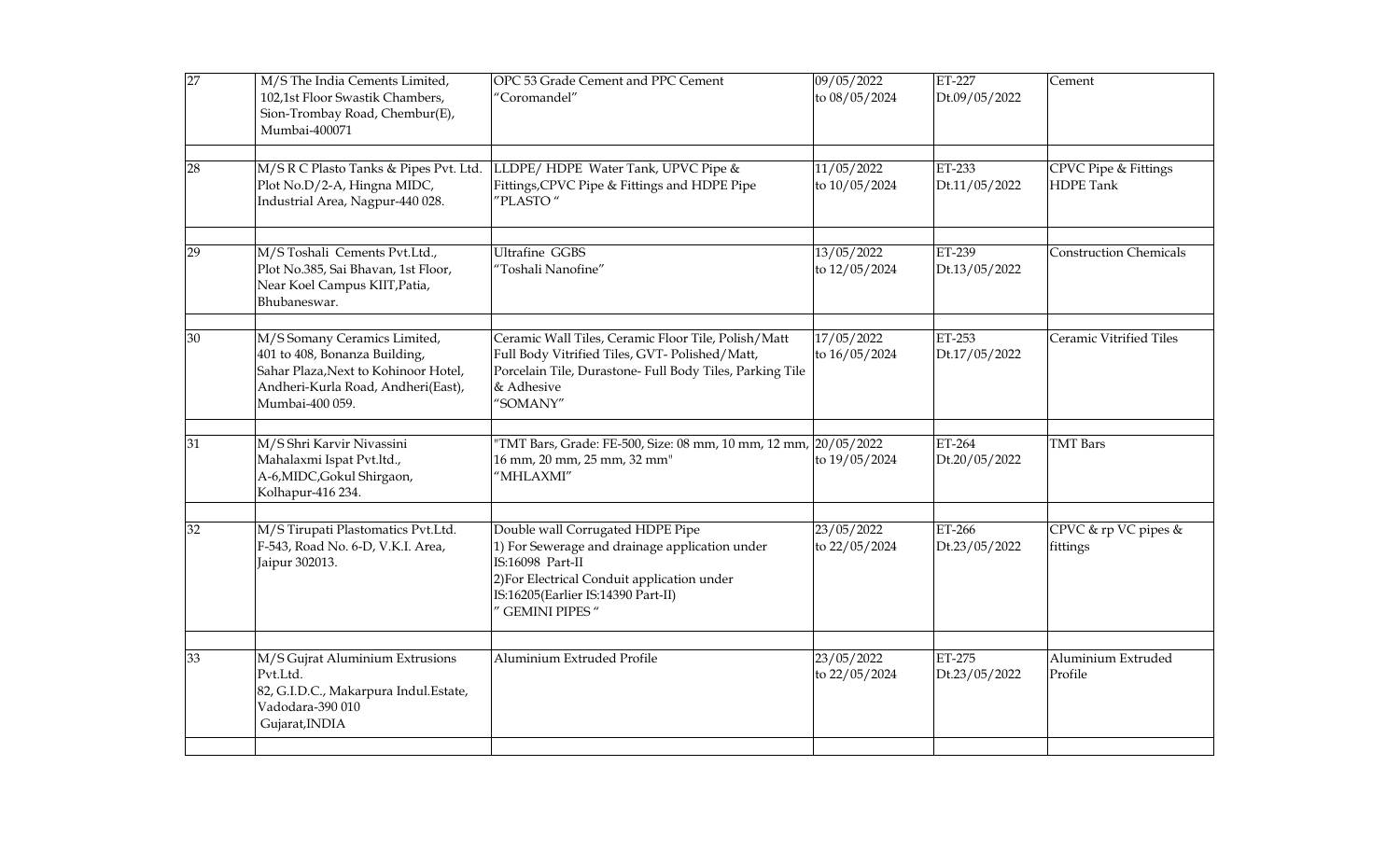| 34 | M/S Aswani Industries Pvt.Limited,   | A) Walling Solutions                                 | 25/05/2022    | ET-289     | 1) AAC Block              |
|----|--------------------------------------|------------------------------------------------------|---------------|------------|---------------------------|
|    | H.O. 2nd Floor, Office-25, TPS-4,    | 1. Ascofix BJM                                       | to 24/05/2024 | ET-288     | 2) Construction Chemicals |
|    | FP-172, Ascon City, City Light Road, | 2. Ascofix TBM 3. Ready Mix Mortar                   |               | 25/05/2022 |                           |
|    | Surat-395007, Gujrat.                | 4. Gyplast 5. Gyplast+                               |               |            |                           |
|    |                                      | 6. Gypbond 7. Acoplast Bond                          |               |            |                           |
|    |                                      | 8. Acoputty 9. Ascoputty CS(White/Grey)              |               |            |                           |
|    |                                      | B) Screed, Tile and Stone Fixing Products Tile/Stone |               |            |                           |
|    |                                      | Adhesives                                            |               |            |                           |
|    |                                      | 1. Fixobond                                          |               |            |                           |
|    |                                      | 2. Fixobond+3. Fixobond Prime (White)                |               |            |                           |
|    |                                      | 4. Fixobond Prime (Grey) 5. Fixobond PU              |               |            |                           |
|    |                                      | C) Cementitious and Epoxy Grouts                     |               |            |                           |
|    |                                      | 1. Ascofine Grout 2. Ascopoxy                        |               |            |                           |
|    |                                      | D) Structural Repairs, Sealants                      |               |            |                           |
|    |                                      | and Grouts                                           |               |            |                           |
|    |                                      | . Ascogrout 40 2. Ascogrout 50                       |               |            |                           |
|    |                                      | 3. Ascogrout 65 4. Ascocrete MC 60                   |               |            |                           |
|    |                                      | 5. Ascorepair CRM 6. Ascorepair RTM                  |               |            |                           |
|    |                                      | E) Water Proofing Products                           |               |            |                           |
|    |                                      | Ascobond                                             |               |            |                           |
|    |                                      | Ascobond 450                                         |               |            |                           |
|    |                                      | Ascobond AR                                          |               |            |                           |
|    |                                      | Ascobond AR 470                                      |               |            |                           |
|    |                                      | "ASCOLITE"                                           |               |            |                           |
|    |                                      |                                                      |               |            |                           |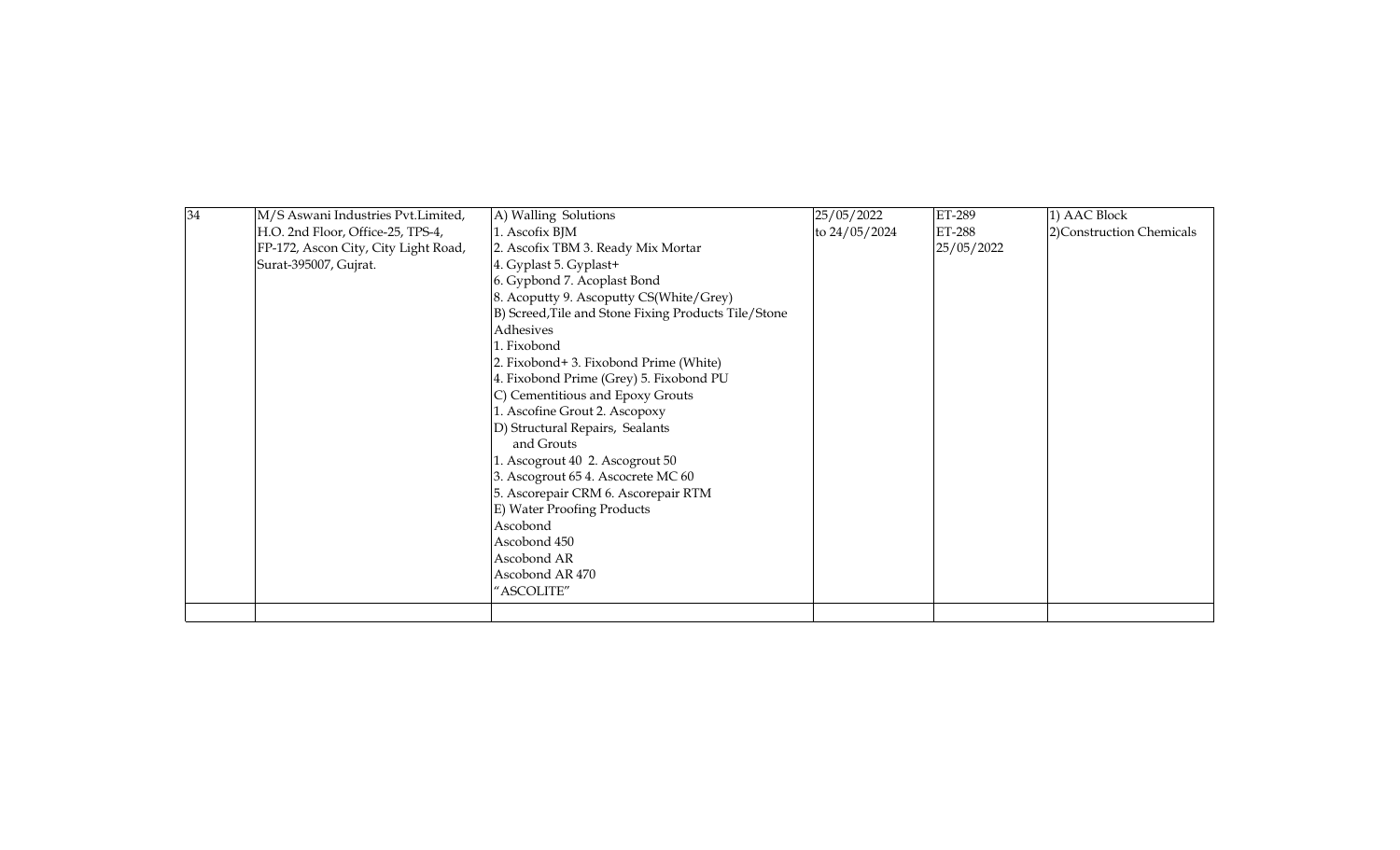| 35 | M/S AKG Extrusions Pvt.Ltd.<br>Plot No. 34 A/2, udyog Vihar,<br>Ecotech-II, gr. Noida, Gautam Buddh<br>Nagar,<br>(U.P.) 201306 | 1. CPVC Plumbing Pipes & fittings IS 15778(pipes)<br>ASTMD 2846 (Fittings) (Size:1/2" to 6") in SDR 11&<br>13.50 AKG<br>2. uPVC Pressure Pipes& Fittings IS 4985-2000(pipes) IS<br>7834-1987 (Fittings (Size: OD 20mm to 315 mm Class-<br>2.5,4,6,8,10 & 12.50 Kgf/sq.cm.) AKG<br>3. uPVC SWR<br>Pipes& Fittings IS 13592-2013(pipes) IS 14735-1999<br>(Fittings) (Size: OD 75 mm to 160mm in Class<br>Type -A& B AKG<br>4. uPVC Plumbing Pipes & Fittings ASTMD 1785 (Size:<br>1/2" to 6"/15 mm to 150 mm in Sch-40,80 & 120 AKG<br>5. uPVCUnderground drainage & Sewerage Pipes<br>IS:15328:2003 AKG                                                                                                                                                                                                                                                                                                       | 25/05/2022<br>to 24/05/2024 | ET-290<br>25/05/2022 | CVC pipes & Fittings, uPVC<br>pipe & Fittings |
|----|--------------------------------------------------------------------------------------------------------------------------------|--------------------------------------------------------------------------------------------------------------------------------------------------------------------------------------------------------------------------------------------------------------------------------------------------------------------------------------------------------------------------------------------------------------------------------------------------------------------------------------------------------------------------------------------------------------------------------------------------------------------------------------------------------------------------------------------------------------------------------------------------------------------------------------------------------------------------------------------------------------------------------------------------------------|-----------------------------|----------------------|-----------------------------------------------|
| 36 | M/S Kich Architectural Products<br>Pvt.Ltd.<br>Gondal Road, NH 88, Vavdi,<br>Rajkot, Gujrat.                                   | 1 Mortice Handles / Lever Handles<br>2 PVD & Powder Coating Mortice Handles<br>3 Mortice Latch, Mortice Lockbodies & Pin Cylinders<br>(In S.S. finish as well as PVD finish), Night Latch,<br>4 Pull Handles (Door Handles), Door & Window<br>Hinges,<br>5 Tactiles, Door Closers, Door Stoppers, Towerbolts,<br>Flushbolt, Window Casement Stay<br>6 Cabinet Handles, Concealed Cabinet Handles,<br>Drawer knobs, Drawer Channels, Clip on Hinges (Soft<br>Close & Normal), Drawer & Cupboard Locks(Drawer<br>Slides)<br>7 Glass Door Fittings (Floor Spring & Patches), Shower<br>Cubicle Fittings, Shower Hinges<br>8 Normal Floor Drains & Shower Floor Drains<br>9 Bathroom Accessories, Grab bars, Door Stopper<br>10 Handrail & Baluster System(Knock down system) 11<br>Aldrop, Tadi, Patti Handle, Baby Latch, Door Buffer,<br>Door Magnet, Door Safety Chain, Wardrobe Magnet<br>Catcher<br>"KICH" | 31/05/2022<br>to 30/05/2024 | ET-304<br>31/05/2022 | Door Fittings                                 |